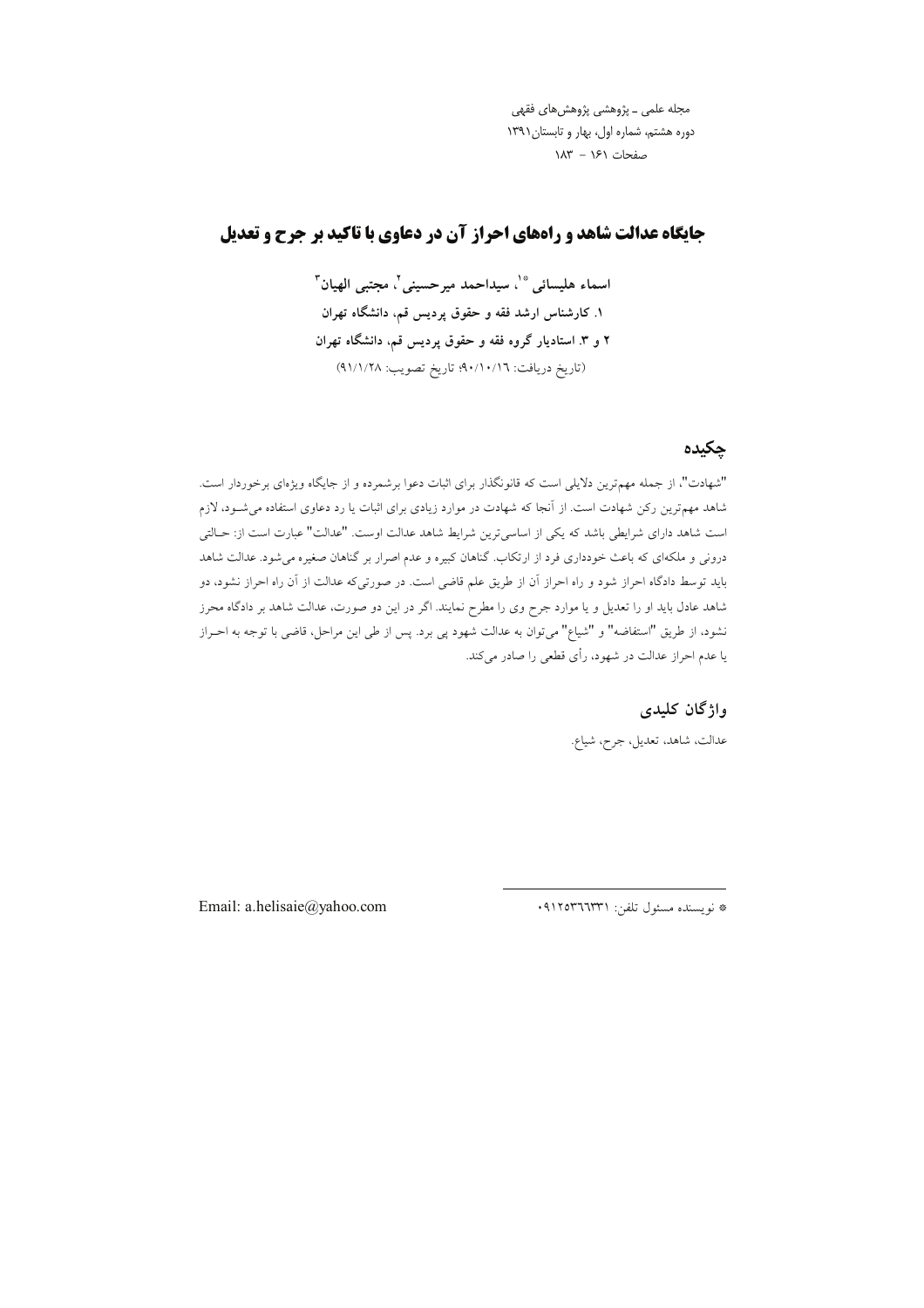#### مقدمه

شهادت، یکی از دلایل اثبات دعوا در محاکم قضـایی اسـت. "عـدالت" از مهـمتـرین شـرایطی است که در فقه و حقوق برای شاهد در نظر گرفتـه شـده اسـت. اگـر ايـن ويژگـی در شـاهد موجود باشد و برای قاضی به اثبات برسد، روند دادرسی بـه درسـتی پـیش رفتـه و حکــم داده شده بر مبنای آن دارای خطای کم تری است و افراد ذی حق به حقوق خویش دست می یابند.

دین مبین اسلام، به عنوان کامل ترین دین به امر شهادت افراد عادل توجه ویژهای داشته وأيات قرأن نيز بر اين مهم تصريح دارد؛ چنانکه موضوع شهادت عادل، موضوع اصلي اَيه ۲ سوره طلاق است: «وَاَشهدوا ذَوَىْ عَدْل مِنكُم؛ دو نفر مسلمان عادل را گواه گیرید.» از ایــن اًیه نکات مهم زیر برداشت می شود که عبارتند از:

١. شهادت از جمله مبانی و دلایل پذیرش یا رد دعوا است؛

۲. عدالت از الزامات شاهد بوده که تأیید کننده صحت گفتار وی است.

از همین رو لازم است برای عدالت شاهد تعریفی ارائه شود که بدین وسیله عدالت در شهود قابل ارزيابي باشد تا طبق آن افراد عادل، از غير عادل شناخته شوند. بدين ترتيب، بــا انتخاب وتشـخیص شـهود عـادل، از صـدور حکـم ناعادلانـه و نادرسـت تـا حـد زيـادي جلوگیری می شود و احتمال وارد آمدن ضرر و زیان ناشی از حکم ناعادلانه به افراد، بسـیار كاهش مى يابد.

اهمیت فراوان عدالت در شهود و عملکرد قانونگذار، موجد این سؤال اساسی می شـود که راههای رسیدن به عدالت شاهد چیست و چگونه قاضی می تواند به عدالت وی یی برده و طبق أن رأى صادر كند. اين تحقيق سعى دارد به مطالعه و بررسي اقــوال و نظــرات فقهــا در این خصوص پرداخته و به مهمترین راههای احراز عدالت در شاهد که در فقـه و بـالتبع آن در قانون مورد توجه است، بیردازد.

#### تعريف عدالت

"عدالت"، در لغت به معناي "استوا" يعني رعايت تساوى يـا در معنـاي «اسـتقامت»، يعنـي اعتدال و راستی است. ابــن فــارس در بیــان مفهــوم ایــن واژه آورده اســـت: «العــدلُ حکــم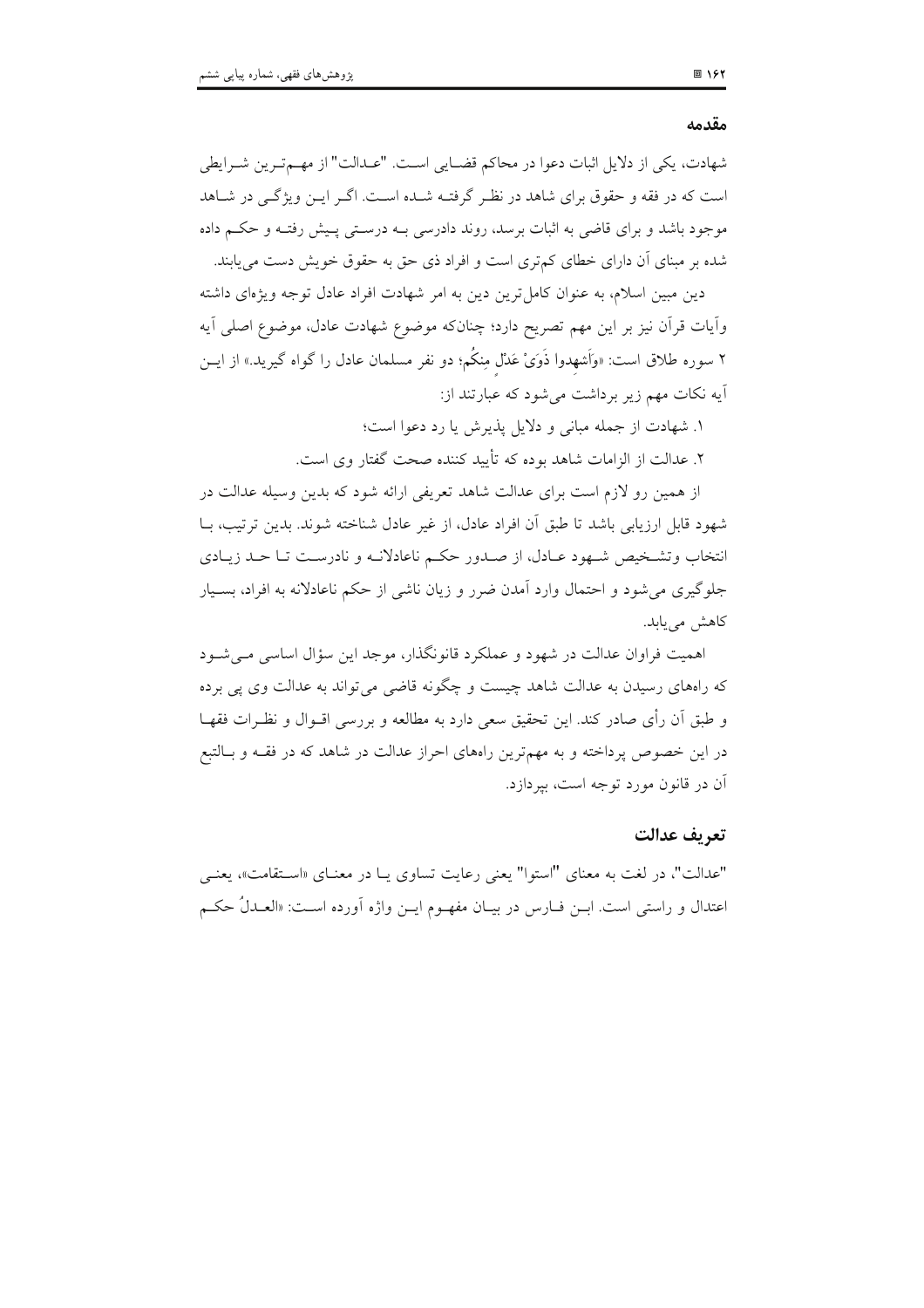بالاستواء و العداله هي المساواه؛ عدل حكم كردن از روى اعتدال و راستي است و عــدالت عبارت از رعایت برابری و تساوی است.» لغتدانان مفهـوم لغـوی عـدالت را نقطـه مقابـل ظلــم قــرار دادهانــد (كركــي، ١٤٠٨، ج ٢، ص٣٧٢؛ ابــن منظــور، بــي تــا، ج٤، ص٢٨٣٨ و همداني، ١٤١١، ج٥، ص ٢٤٦). در ادامه به تبيـين مفهـوم اصـطلاحي عـدالت منظـر فقهـا يرداخته مي شود. عدالت، در اصطلاح فقها نقطه مقابل "فسق" است. از مجموعه اقوالي كـه در باب عدالت وجود دارد، نظر مشهور فقهای بعد از علامه حلی، کامل ترین و بهترین قول در عدالت است كه در آن، تعريف عدالت به اين صورت تعبير شده است: «ملكـه و حالـت باطنی است که باعث استقامت و اجتناب فعلی ازگناهان کبیـره و عـدم اصـرار بـر گناهـان صغیره در فرد می شـود» (انصـاری، ۱٤۱٥، ص١٢ و سـبحانی، ١٣٧٦، ج٢، ص٢٢٧). نکتـه مذکور، از ظاهر روایات موجود در این باب مشخص و مؤید همین مطلب است. از جملـه روایاتی که مؤید این تعبیر از عدالت هستند، می توان به صحیحه ابن ابی یعفور اشاره کـرد. وی از امام صادق(ع) سؤال کرد که چگونه عدالت کسی را برای قبول شـهادتش تشـخیص دهيم؟ امام در پاسخ فرمودند: «اَنْ يعرفُوهُ بالسبِتر والعِفاف، و. . . وَ يعرفُ باجتِناب الكبائِر الَّتــي أوعَدَاللهُ عَليها النَّارِ...؛ وي كسى است كه با ستر و نگەداشـتن خـود شـناخته مـى شـود. . . همچنین باید او را به خودداری از گناهان کبیروای که خداوند برای آنهـا وعـده آتـش داده است، بشناسند...» (حرعاملی، بی تا، ج۱۸، ص۲۸۸). در ادامـه تحقیـق حاضـر بـه بررسـی طرق احراز عدالت شاهد پر داخته می شود.

#### علم قاضي

راه اول در احراز عدالت شاهد، «علم قاضي» است. قاضي، اگر امام معصوم باشد، بــه دليـل وجود عصمت ایشان از ارتکاب گناه و نیز دور بودن از تهمت، در احـراز عـدالت شـهود مطلقاً به علم خود عمل می کند و علم او مانع اشتباهش می شود.

اگر قاضی، غیر از امام معصوم باشد، بر مبنای نظر مشهور فقها، او هم می تواند بر مبنای علم خودنظر دهد. قول ضعیفی نیز وجود دارد که برخی معتقدند غیر از امام، قاضی مطلقـا نمي تواند به علم خود عمل كند. ابن ادريس معتقد است كه در حقالناس قاضي مي تواند به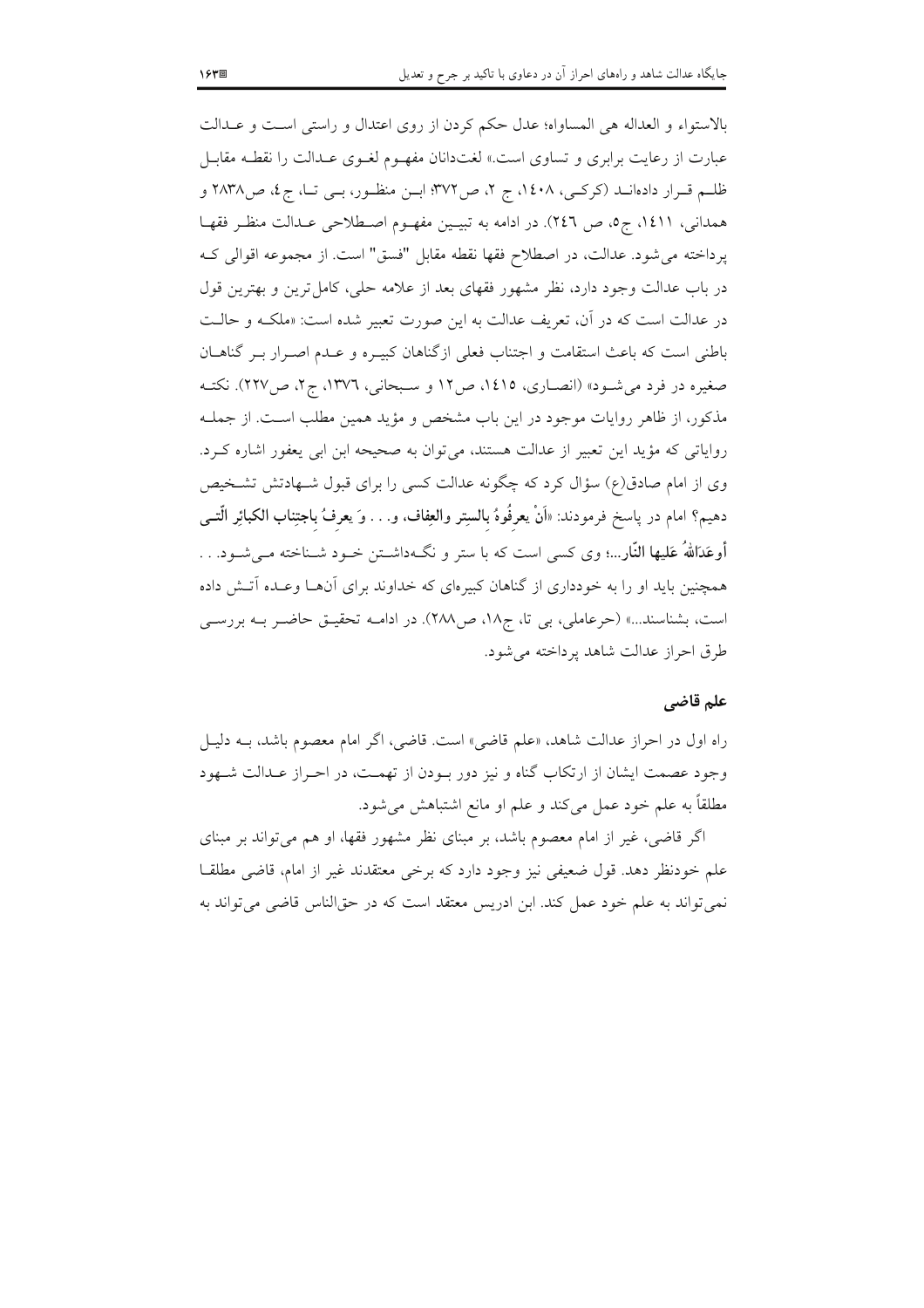علمش عمل كند و در حق الله نمي تواند. ابن جنيد عكس نظر ايشان را دارد. اقوال ديگري نیز در این زمینه مطرح شده است؛ ولی صحیحترین و شایعترین آنها جواز قضاوت حاکم، مطلقاً، بر مبنای علم خودش میباشد که دلایل آن عبارتند از:

اولاً: علم حاکم از شهودی که سخن آنها برای او ظنآور است؛ قویتر می باشد.

ثانياً: به خاطر ادلهاي كه بر حكم كردن حــاكم، بــا وجــود وصــفي كــه متعلــق بــه علــم اوست؛ دلالت دارند. مثل اين سخن خداوند كه فرمود: «وَالسَّارِقُ وَالسَّارِقَهُ فَاقْطَعُوا أيــدِيهُمَا؛ دست زن و مرد سارق را قطع کنید» (مائده: ۳۸). این آیه خطاب به قضات است کـه اگــر قاضی به وصف، علم پیدا کرد؛ به آن عمل کند؛ زیرا علم از حکـم هـم قـویتـر اسـت. در مورد حدود و غیر اَن هم درصورتی که خود حاکم به موضوع علم پیدا کرد، شایسته اسـت به علم خود عمل كند (جبل عاملي، ١٣٨٦، ج١٣، ص ٣٨٣). مقصود از علم حاكم، در ايــن جا «علم خاص» است. این علم عبارت از آگاهی قطعی و صـد در صـد بـه مـورد و حـال شهود است. بنابراین، در صورتی که عدالت شاهد برای حاکم محرز باشد به تعـدیل شـهود نيست؛ حتى اگر طرف ديگر دعوا (منكر) هم از قاضي درخواست تعـديل شـهود را داشـته باشد، خواسته وي مسموع نمي باشد (محقق حلي، ١٤٠٣، ج٤، ص ٧٦). قاضي بعــد ازايــن که از طریق علم خویش به عدالت شهود پی برد، طبق آن میتواند حکم کند؛ چرا کــه علــم قاضی برای خودش حجت است.

# تعديل' و جرح' شهود

چنانچه عدالت شهود اقامه شده توسط مدعی، ٰ به وسیله علم قاضی احراز نشود، نوبت بـه

۱. تعدیل که آن را تزکیه نیز میiامند، به معنای ظهور و مشخص نمودن عدالت شـاهد اسـت. مـدعی بـرای اثبـات و مشخص نمودن عدالت شهود خود، دو شاهد عادل میآورد که به عدالت شهود گواهی دهند و به این دو نفر معدل یا مز کے مے گو پند.

٢. در قانون آيين دادرسي كيفري ذيل ماده ١۶٨، درتعريف جرح ايـن چنـين آورده اسـت: «جـرح عبـارت اسـت از: ادعای فقدان یکی از شرایطی که قانون برای شاهد مقرر کرده است و از ناحیه طرفین دعوا صورت می گیرد». بـر ایـن اساس، به کسی که شاهد را جرح می کند جارح می گویند.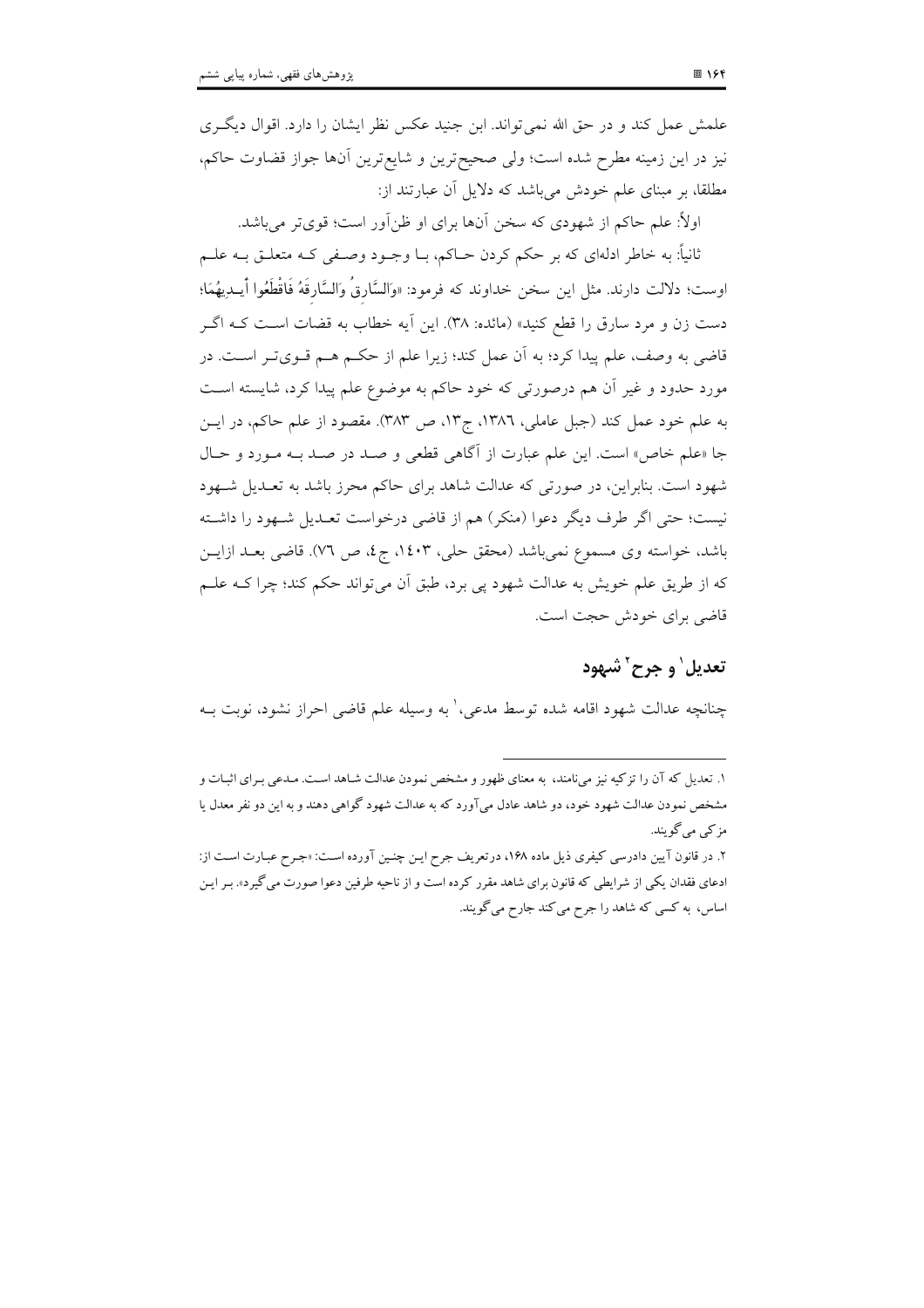تعدیل شهود توسط مدعی می رسد. در این جا که اگر مدعی علیـه (منکـر) نیـز جرحـی از شهود داشته باشد، می تواند مطرح کند تا برای قاضی عدالت یا عدم عـدالت شـهود محـرز شو د.

# درخواست جرح و تعدیل

در این مرحله، قاضی از مدعی، تزکیه شهود و روشــن کــردن عــدالت آنــان را تقاضــا دارد. مدعی نیز باید شهود خود را تزکیه نماید. در صورت عدم توانایی مدعی در تزکیـه شـهود، اگر وی تحقیق از شهود را به عهده قاضی بیندازد، بر قاضی واجب نیست که أن را بپــذیرد؛ ولي اگر قاضي اين كار را بيذيرد، بهتر است. از سوى ديگر، درصورتي كه قاضـي از منكـر، جرح شاهدان مدعی را بخواهد و او هم نتواند آنان را جرح کنـد؛ بـاز هـم تحقیـق از ایـن مسأله بر قاضی واجب نیست و قاضی طبق شهادت شهود حکم می کند (خمینی، بــیتــا، ج ۲، ص ۳۷۹ ). پس از درخواست قاضی از منکر جهت جرح شهود مدعی، در صورتی ک منكر اظهار كند كه از شهود جرحى دارم؛ ولى همان لحظه جرح خـود را بيـان نكـرده و از قاضی مطالبه مهلت نماید؛ قاضی می تواند به او سه روز مهلت دهد تا جـرح خـود را بیـان کند. اگر پس از گذشت سه روز نتواند جرح خود را مطرح کرده یا شاهدان جرح را حاضر كند، يس از درخواست مدعى، قاضى حكم را صادر مى كنـد (محقـق حلـى، ١٤٠٣، ج٤، ص٨٥). در قانون آ.د.م. جمهوري اسلامي ايران براي جرح مهلت بـيشتري تعيـين شـده است. طبق تبصره ماده ٢٣٤ ق. اَ. د. م: «در صورتي كـه طـرف دعـوا بـراي جـرح گــواه از دادگاه استمهال نماید، دادگاه حداکثر به مدت یک هفته مهلت خواهد داد در ایـن صـورت، مدعی علیه فرصت بیشتری پیدا میکند که جارح یا دلایل جرح خود را حاضر نمایـد». در صورتی که شهود تعدیل، به عدالت شاهدان مدعی شهادت دهند و این شهود توسط منک یا از راهی دیگر جرح نشده و بر عدالتشان خدشهای وارد نشـود؛ قاضـی بـه عـدالت آنــان

۱. مدعی کسی است که اگر خصومت را رها کند دعوا پایان می یابد و یا به گفته برخی کسی است که قـول وی مخالف اصل یا مخالف ظاهر حال و بر امری پوشیده است. مفهوم منکر نیز به کسی اطلاق می شود که در مقابل مدعی قرار دارد (گیلانی، ابوالقاسم(میرزای قمی)، ۱٤٢٧ق، ج١، ص٣٦٣).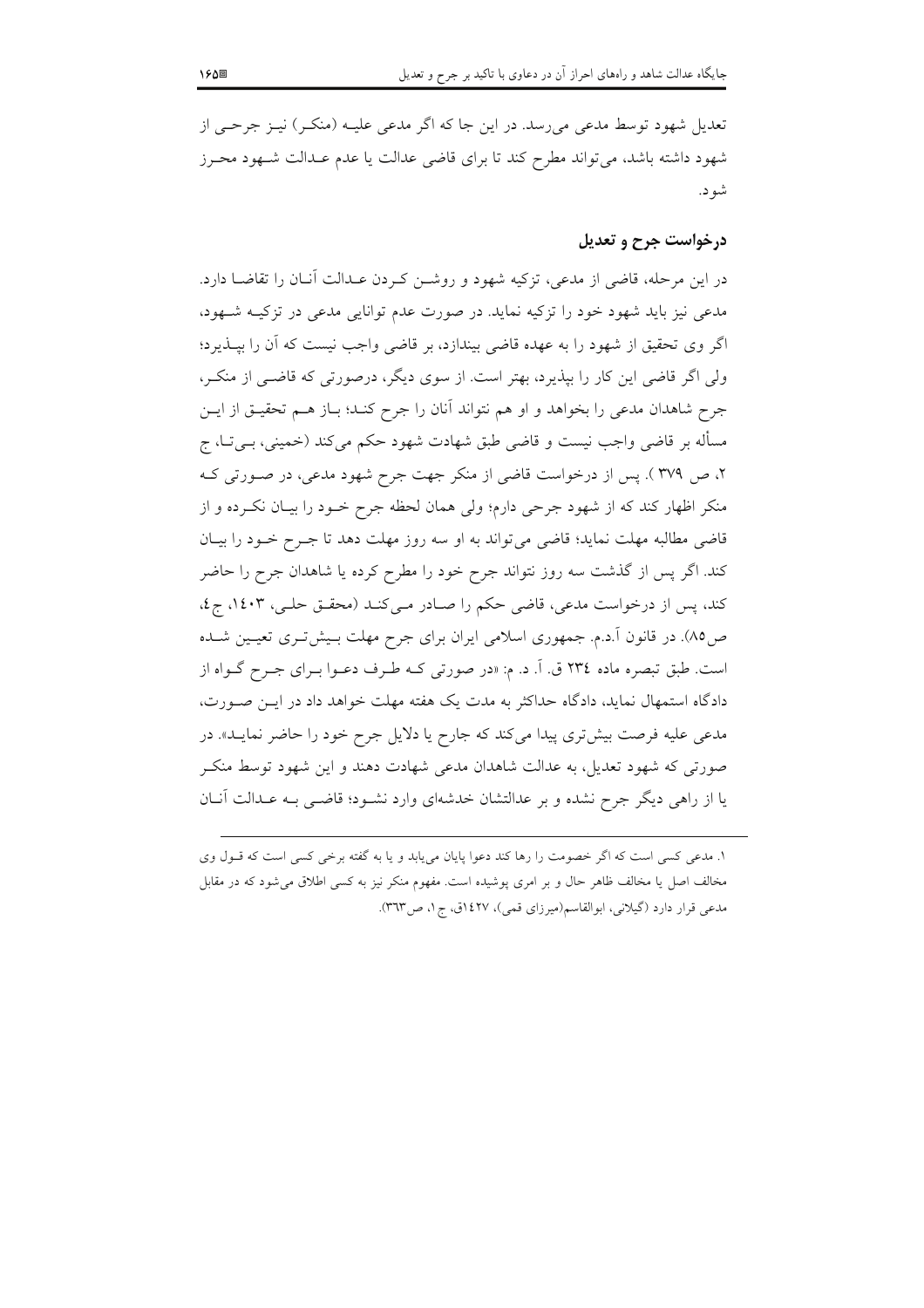حکم می کند. در صورتی که قاضی بر فسق آنها مطلع گردد، شهود کنار گذاشته مـیشـوند و بر دعوای مدعی و منکر هیچ اثری نخواهند داشت؛ همان طور کـه اگـر قاضـی از طریـق علمش به فسق آنها يي ببرد، شهود فاسق كنار گذاشته مي شوند. اگر باز هم عدالت شـهود بر او مشخص نشد، در مورد آنها تحقیق و تفحص بیشتری صورت می گیرد (نجفـی، بــی تا، ج ٤٠، ص ١١١).

### تقاضاي حبس منكر

برخی از فقها معتقدند که حبس منکر جایز است تا مدعی در این زمـان بتوانــد شــهودی را برای تعدیل دو شاهد خویش اقامه کند و عادل بودن شهود بر قاضی روشن شود. گروهبی دیگر از فقها معتقدند که حبس منکـر جـایز نیسـت (طوسـی، ۱٤۲۸، ج ٥، ص٤٤٥). امـام خمینی(ره) نیز میفرماید: «اقوا عدم حبس منکر است، حتی مطالبـه کفیـل از او نیــز جــایز نیست. همچنین جایز نیست که از او مال مورد دعـوا را مطالبـه کـرده و یـا از منکـر چیـز دیگری به عنوان رهن مطالبه کند (خمینی، بی تـا، ج ۲، ص ۳۷۹). از نظـر نگارنــده بــرای حبس منکر دلیلی وجود ندارد و مدعی می تواند با مطالبه زمان از دادگاه برای تعدیل شهود خود، شهود تعدیل را در دادگاه حاضر نماید تا شهود مورد نظر را تزکیـه نماینــد و در ایــن زمان، منكر نيز آزاد باشد.

#### تعداد و جنسيت شهود جرح و تعديل

تعداد شهود در هر دعوایی مشخص است. «جرح» و «تعدیل» نیز در زمـره حقـوق الناسـی است که برای اثبات آن تعداد شهود باید دو مرد باشند که به عدالت یا عدم عـدالت شــهود شهادت دهند (بهجت، ١٤٢٦، ج٥، ص ٢٢٦ و طوسي، ١٤٠٨ق، ص٢١١). سـپس از طـرف قاضی بررسی لازم در مورد دعوای مطروحه انجام می شود. پس، اگر یک نفر شهادت دهد، شهادت او پذیرفته نیست و برای تعدیل یا جرح کفایت نمیکند؛ زیرا جـرح و تعـدیل نیـز یکی از احکام است و احکام فقط با شهادت دو نفر عادل ثابت مـیشـوند(طوسـی، ١٤٢٢. ج٦، ص٢١٨ و فيض كاشاني، بي تا، ج٣، ص٢٩٠).

در مورد جنسیت شهود نیز باید گفت: بعضی از دعاوی فقط بـا شـهادت مـردان ثابـت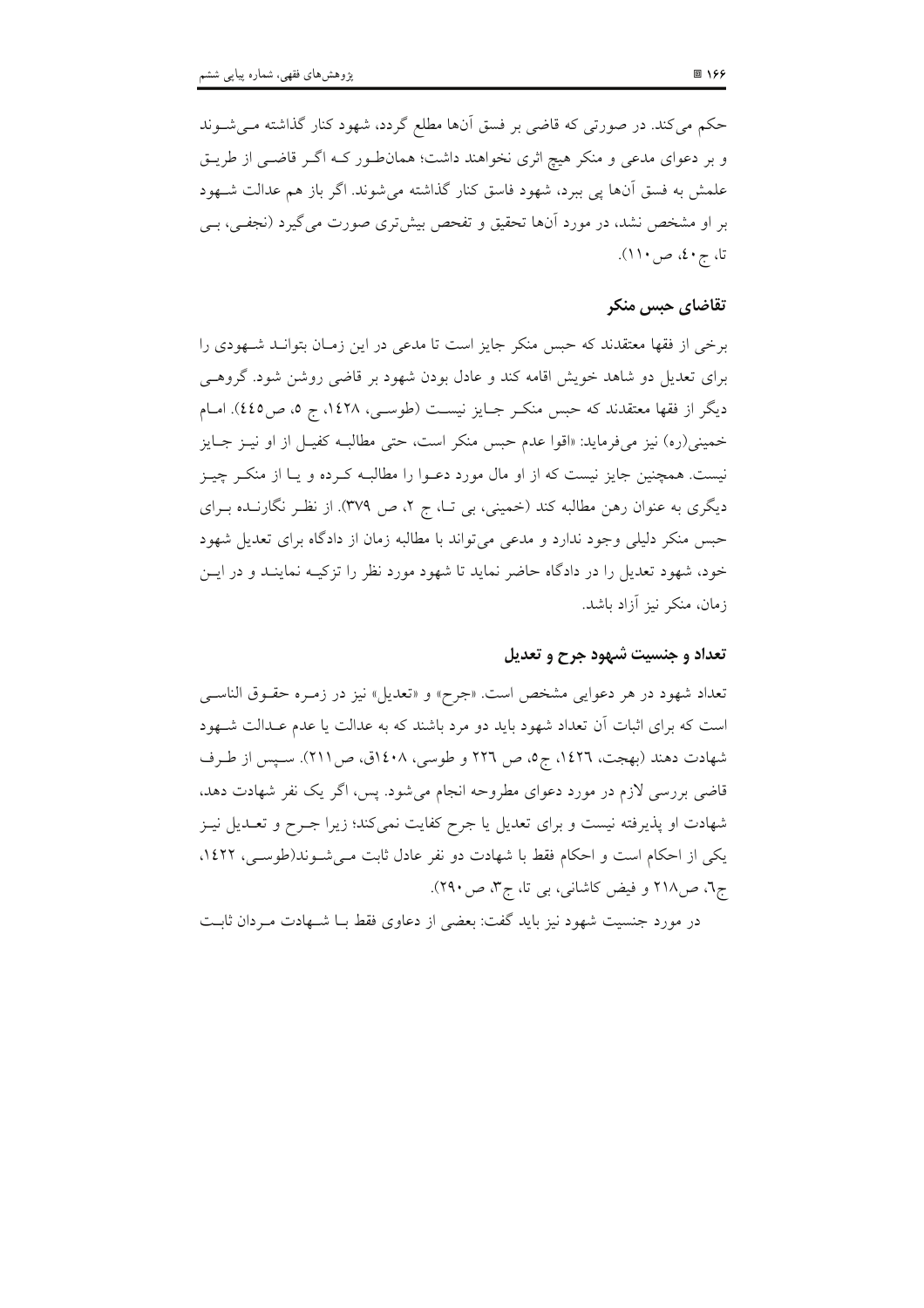می شود و بعضی دیگر به صورت منضم؛ یعنی زنان هم می توانند در کنـار مـردان شـهادت دهند. تعدیل شاهد نیز از مواردی است که فقط با شهادت مردان قابل اثبـات اسـت. دربنــد الف ماده ۲۳۰ ق. آ. د. م أمده است: «اصل طلاق و اقسام أن و رجـوع طــلاق و نيزدعــاوي غير مالي، از قبيل مسلمان بودن، بلوغ، جرح وتعديل، عفو از قصاص، وكالت و وصـيت بـا دوگواهي مرد است».

### جرح و تعدیل پنهانی شاهد

بهتر است که بررسی ویژگیهای شاهد به طـور پنهـانی صـورت گیـرد و شـاهد از وجـود «مزکي» آگاه نشود. دليل اين امر آن است که اگر شاهد به صورت پنهاني تزکيه شود، مزکي از تهمت و افترا به دور خواهد ماند. در صورتی که تزکیه در حضور شاهد یا با اطلاع وی انجام گردد، ممکن است مزکی، یا حتی «جارح» به دلیل تـرس یـا حیـا از او یـا هـر عامـل دیگری از بیان حقایق خودداری کنند ( سبحانی، ١٣٧٦، ج ١، ص ٢٨١). علاوه بر آن، شـیخ طوسی هم میفرماید: «دلیل دیگر برای این که باید مسـأله از شـهود مخفـی بمانـد، احتـرام نهادن به خود شاهد است، تا باعث رسوایی یا هتک حرمت او نشود (طوسـی، ۱٤۲۸، ج٥،  $(27)$ ص

جرح و تعديل مطلق يا مفسّر

پس از این که مزکی و جارح برای ایراد جرح یا تعدیل خود وارد دادگاه شدند؛ باید دیدک برای این کار باید به صورت مطلق، شاهد را جرح یا تعدیل کنند یا این که باید بـرای بیـان مقصود خود، سبب جرح یا تعدیل را هم به صورت مفصل بیان نمایند. در این قسـمت، بـه تشریح چگونگی بیان جرح و تعدیل پرداخته میشود.

اطلاق یا تفسیر بر مبنای فقه

در این باب فقها نظراتی را مطرح کردهاند:

۱) برخی از فقها معتقدند که جرح و تعدیل ــ هــر دو ــ بایــد بــه صــورت مفصــل و بــا تفسیر بیان شوند؛ زیرا اختلاف در اسباب فسق، موجب اختلاف در اسباب عدالت نیز شده است. پس، اگر اختلاف، مثلاً در تعداد گناهان کبیره باشد، باعث می شـود برخـی عملـی را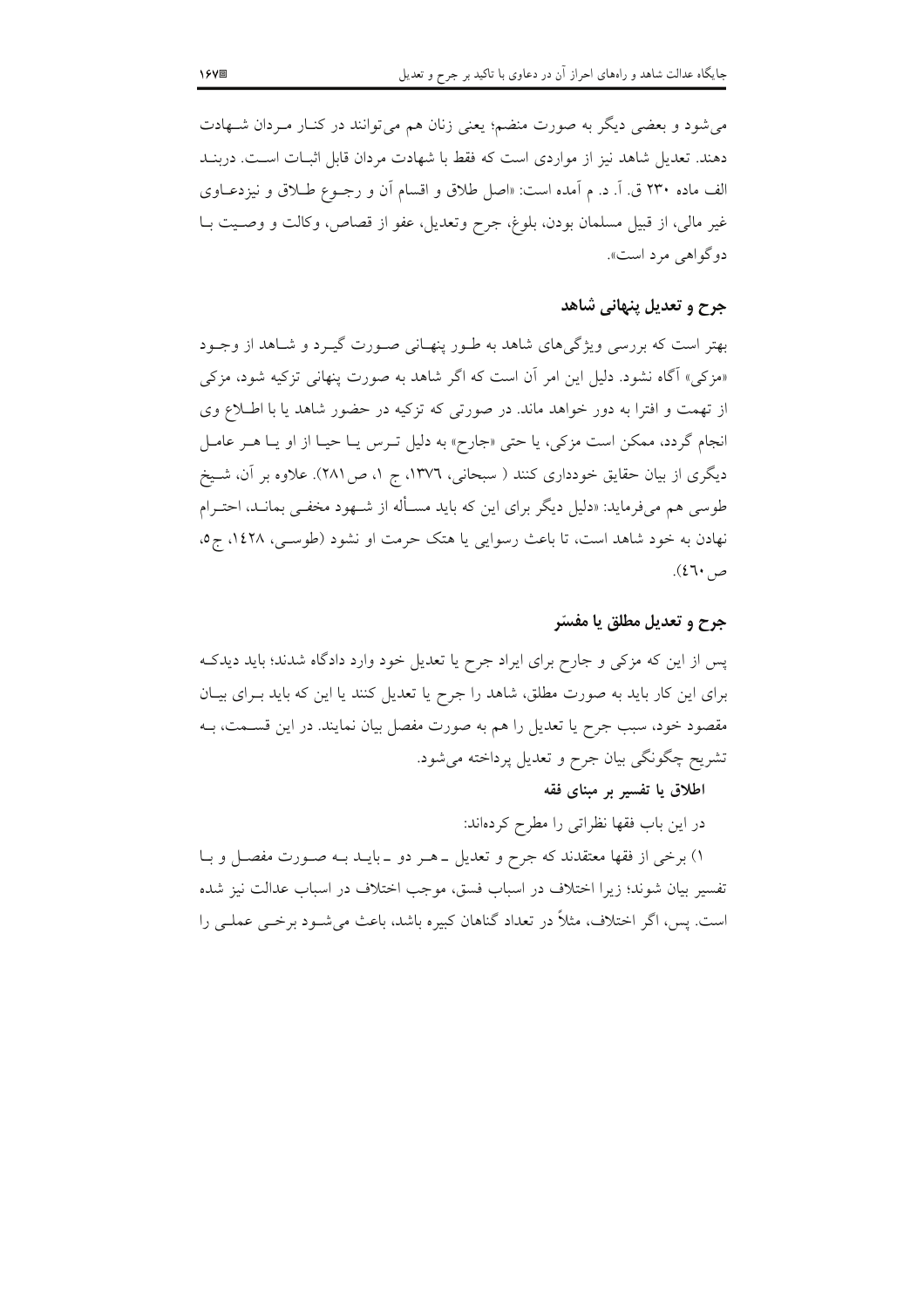گناه کبیره بدانند و ارتکاب آن را باعث از بـین رفـتن عـدالت بشـمرند و دیگـران تعـداد دیگری را گناه کبیره تلقی کنند. پس، مزکی ممکن است شاهد را با علم به ایــن کــه عملــی كه او انجام داده است، باعث از بين رفتن عدالتش نبوده، تزكيه كند؛ ولي حاكم همان عمـل را گناه کبیره دانسته که عدالت وی را از بین میبرد. بنابراین قول، باید هم در جـرح و هــم در تعدیل سبب به صورت مفصل بیان شود که این دیدگاه بنا بر دلایلـی کـه در پایـان ایــن قسمت خواهد آمد؛ قول ضعيفي است.

۲) عده دیگری از علما قائلند که هم در جرح و هم در تعدیل، اطلاق کفایت مـیکنــد (حلبي، ١٤٠٤، ج٤، ص٢٤٥). دليل اين گروه آن است كه معدل و جارح، هـر دو حتمــاً بــه سبب جرح یا تعدیل عالم هستند و اگر عالم به اسباب نباشند، نمی توانند نظری بدهند. این قول زمانی قابل طرح است که جارح و مزکی یا مقلد، حاکم یا قاضی مجتهـد باشـند یــا در اسباب جرح و تعدیل هم نظر باشند و در صورتی که آنان خود مجتهد باشند، اجتهاد آنهـا با اجتهاد حاكم موافق باشد (جبل عاملي، ١٣٨٦، ج١٣، ص ٤٠٧). مرحوم صـاحب جــواهر نيز بسنده كردن به اطلاق در جرح و تعديل را يذيرفتهاند (نجفي، بي تا، ج٤٠، ص١١٠).

٣) نظر ديگر، نظر علامه حلي است كه ايشان ميفرمايند: در تعديل تفسير لازم است؛ ولي در جرح به تفسير و بيان سبب نياز نيست. قول ايشـان، قـولي ضـعيف اسـت (حلـي، ۱٤٢٣، ج۱، ص٤٤٢).

٤) قول دیگری نیز از سوی برخی فقها مطرح شده کـه طبـق آن، در جـرح و تعــدیل، اطلاق كافي است. البته تفاوتي كه اين ديدگاه با نظر دسته دوم فقها دارد، آن است كـه ايــن دسته از فقها شرطی را در اطلاق جرح و تعدیل قرار دادهانــد. شــرط مــذکور آن اســت کــه مزکی و جارح باید به اسباب جرح و تعدیل آگاه باشند؛ در غیر این صورت بایــد در جــرح و تعديل خود سبب را ذكر نمايند. اين قول نيز قول ضعيفي است (حلي، ١٤٢١، ص ٣٣٤).

٥) نظر مشهور فقها در تزکیه شاهد این است که بیان عدالت وی به صـورت مطلـق و بدون ذکر سبب کافی است و مزکی باید با شاهد اَشـنایی قـدیمی و دیرینـهای داشـته و از باطن وی آگاه باشد. این اطلاع می تواند از طریق معاشرت و همنشینی، همسایگی و معامله با او بوده و یا از طرق دیگر از باطن او آگاه شده باشد. دلیل آن که در تزکیه باید مزکی، بــا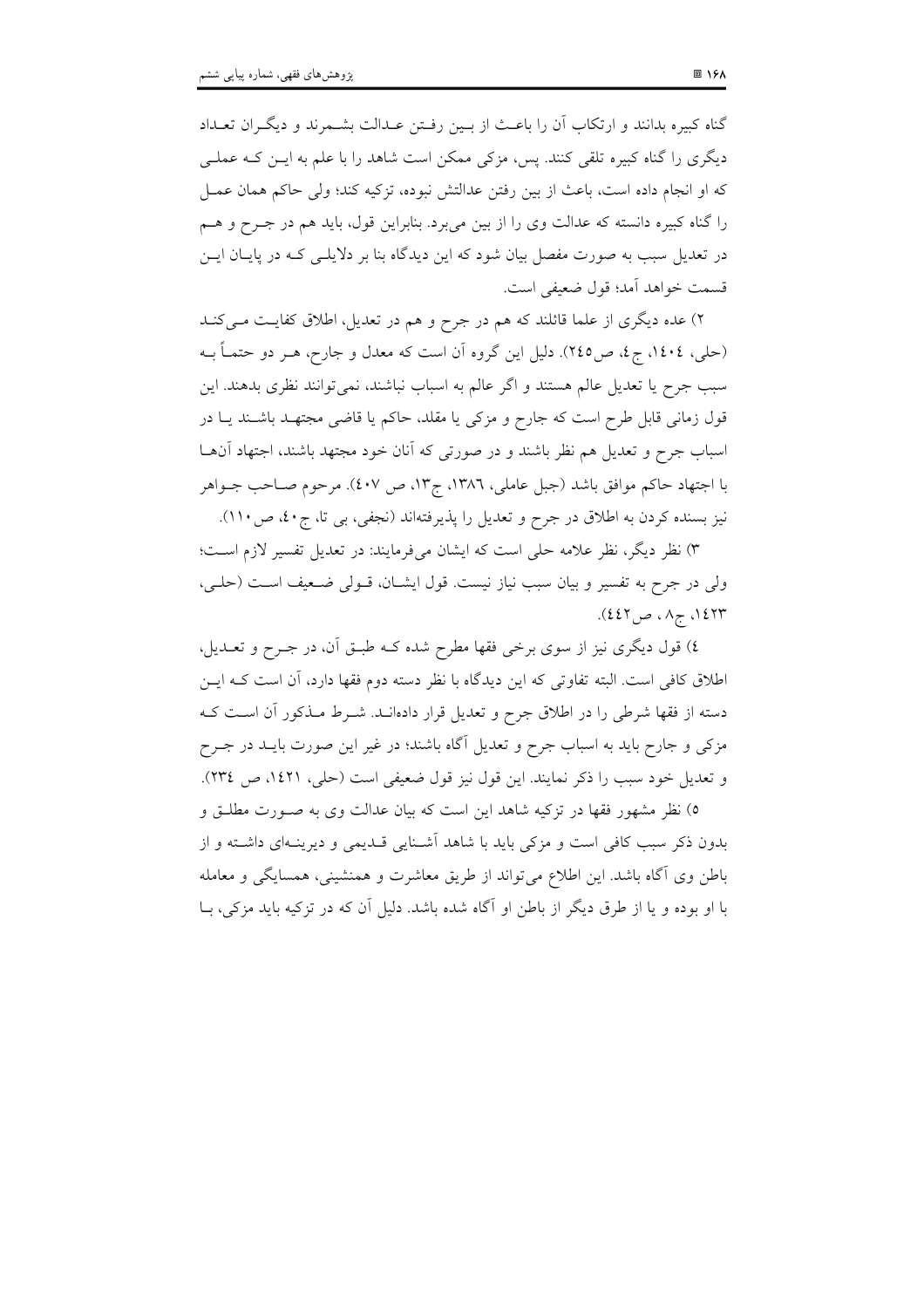شاهد معرفت باطني و اَشنايي ديرينه و طولاني داشــته باشــد؛ ايــن اســت كــه غالبــاً چنــين اخباری بدون آشنایی قدیمی به دست نمی ایند؛ ولی شاید بتوان گفت مزکـی بـا کیاسـت، حسن نظر، دقت و موشكافي زياد در حال و اوضاع شاهد مي تواند در مدت زمان كوتاهي هم به احوال وي شناخت پيدا كند و به آشنايي قديمي نيـز چنـدان اعتبــاري نباشــد (جبــل عاملي، ١٣٨٦، ج١٣، ص ٤٠٥).

بنابراین، در باب تزکیه شهود بر مبنای قول مشهور، همین که مزکی از احـوالات شـاهد خبر داشته و او را بشناسد و رفتـار و اعمـال خـلاف عـدالتي از وي سـراغ نداشـته باشـد، می تواند به طور مطلق و بدون ذکر دلیل و تفسیر، شاهد را تزکیـه نمـوده و بـه عـدالت وی شهادت دهد.

در باب جرح نیز بر مبنای نظر مشهور فقها بایـد گفـت: جـرح فقـط بـا تفسـير ثابـت می شود و به صورت مطلق کافی نیست (طوسعی، ۱۶۲۲، ج٦، ص۲۲۰ و طبرسعی، ۱٤۱۰، ج۲، ص١٧). دليل قائلين اين نظر أن است كه شايد جـرح جــارح ظنــي بــوده باشــد و از روی خطا شاهدان را جرح کرده باشد. در مذاهب و عقاید مختلف هم چیزهایی کـه باعـث فسق میشوند، فراوان هستند. پس، به ناچار باید جـارح مـورد جـرح خـود را بــه صـورت مفصل بيان كند تا قاضي طبق اجتهاد خويش عمل كند ( طباطبايي، ١٤٢٩، ج٩، ص٢٠٧).

دلایل قول مشهور برای استدلال به اطلاق یا تفصیل و اشکالات وارد

۱) عدالت تنها با انجام دادن واجبات و ترک نمودن محرمات محقق میشود کـه ذکـر تمام آنها موجب زحمت و سختی برای معدل است. پس، چارهای جز اجمـال نیســت بــر این که معدل بدین صورت اظهار دارد که شاهد را در مدت زمان طولانی زیر نظر داشتم و دیدم که در انجام دادن واجبات و ترک محرمات مواظبت می نمود. بنابراین، در صورتی کـه تفصيل در بيان عدالت و تزكيه شـاهد واجـب دانســته شــود، باعــث تعطيــل شــدن احكــام می گردد. در باب جرح نیز زیاد بودن تفصیل لازم نیست بلکه اگر جارح تنها یک معصـیت انجام شده توسط شاهد را هم بیان کند برای جرح وی کافی است (مقدس اردبیلی، ۱٤١٧، ج۱۲، ص۷٦).

پاسخی که می توان برای این دلیل بیان کرد، آن است که همین که معدل می گوید: مـن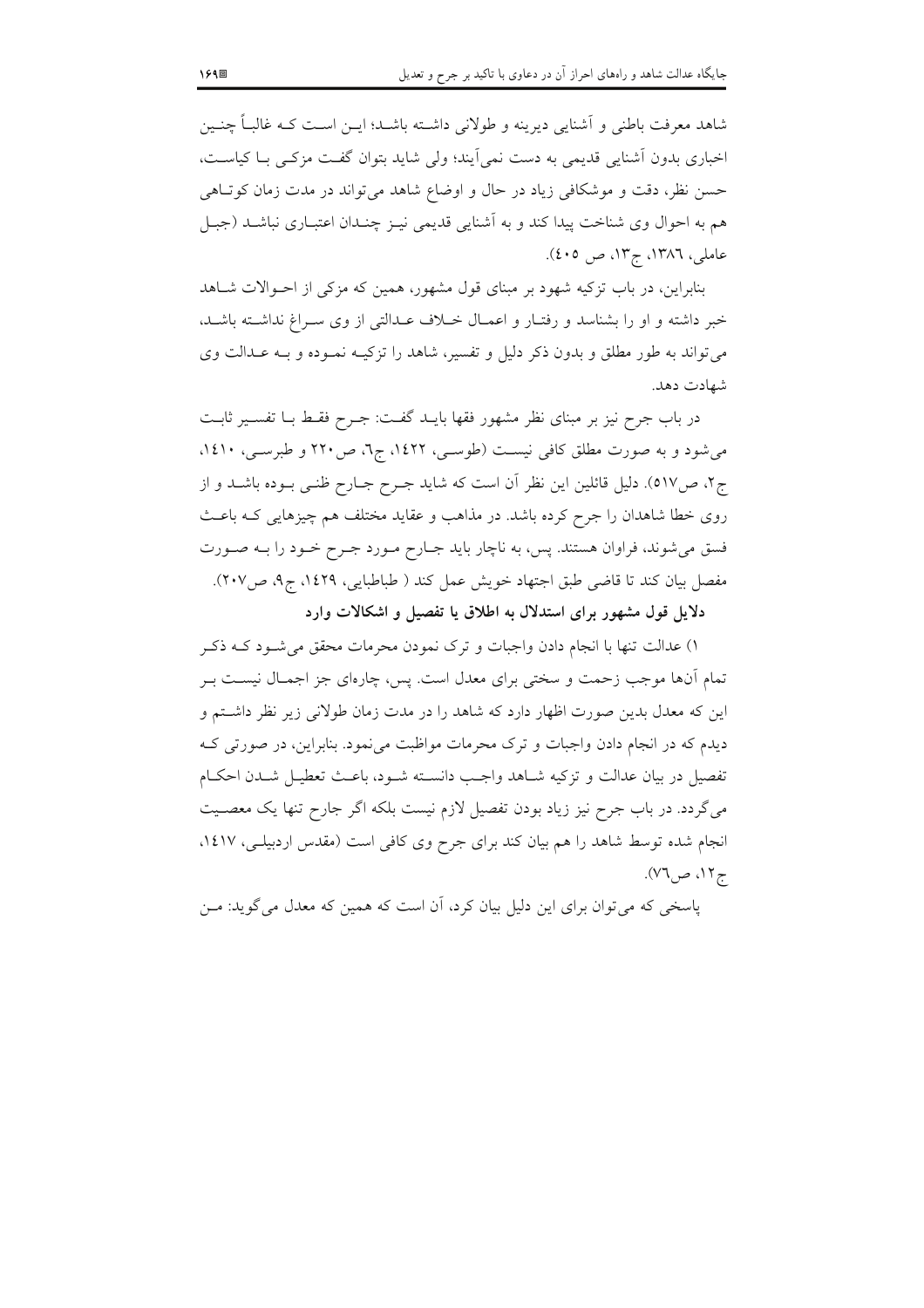در طی معاشرت طولانی با وی بر مواظبت او بـر انجـام دادن واجبـات و تـرک محرمـات اطلاع یافتم و او مرتکب خلاف مروت هم نمیشد؛ همین سخن وی نیز تفصیل در عدالت بوده و مستلزم تحمل زحمت و سختی برای معـدل اسـت و نبایـد در بیـان عـدالت، بـرای معدل سختی حاصل شود؛ زیرا در تعدیل شاهد، اصل بر تفصیل نیست.

۲) ممکن است جرح جارح ناشی از ظن خطایی و اشتباه و فراموشی باشد.

اشکالی که بر این دلیل وارد می شود، آن است که ایــن مســأله، یعنــی احتمـال خطـا و فراموشی در جرح و تعدیل مشترک است و شاید حکم بـه انجـام دادن واجبـات و تـرک محرمات هم از روی خطا و اشتباه و فراموشی بوده باشد. پس، ایــن دلیــل نیــز دلیــل قابــل قبولي نيست.

۳) در مذاهب مختلف، موجبات و مصادیق فسق مختلف است. پـس، بایــد در جــرح تفصيل داده شود. سيس بايد قاضي به اجتهاد خويش عمل كند.

اشکالی که در این مسأله وجود دارد، آن است کــه اخــتلاف در اســباب فســق، باعــث اختلاف در اسباب عدالت نیز می شود؛ مثلاً اختلاف در تعداد گناهان کبیره؛ همان طـور کـه ارتکاب برخی از این گناهان باعث فسق در فرد میشود. در بعضی دیگر، اگـر در ارتکـاب آنها اصرار صورت نگيرد، موجب زوال عدالت و به وجود آمدن فسق نمي شـود. بنــابراين، مزکی طبق مذهب و عقیده خود، با علم به این که عملی که شـاهد انجـام داده، بـر عـدالت وی خدشهای وارد نساخته است، او را تزکیه میکند؛ در حالی که نزد حاکم و طبق نظر و عقيده وي، همان عمل از بين برنده عدالت است.

نتیجهای که از دلایل مذکور گرفته می شود، آن است که اگـر سـبب تفصـیل در جـرح باشد، احتمال اشتباه و فراموشی در جرح وجود دارد. همچنـین اخـتلاف علمـا در اسـباب فسق است که اموری مشترک بین جرح و تعدیل هستند. پس، نظر مشهور، نظـری کامـل و تمام نيست (سبحاني، ١٣٧٦، ج١، ص ٢٨٣).

از دیدگاه حضرت امام خمینی (ره) ظاهراً اطلاق در جرح و تعدیل کــافی اســت و در صورتی که جارح و مزکی به اسباب فسق آگاه بوده و بدانند عقیده و مذهب أن\ا با قاضــی مشترک است؛ می توانند به طور مطلق شهادت دهند و شهادت آنان به ایــن صــورت کــافی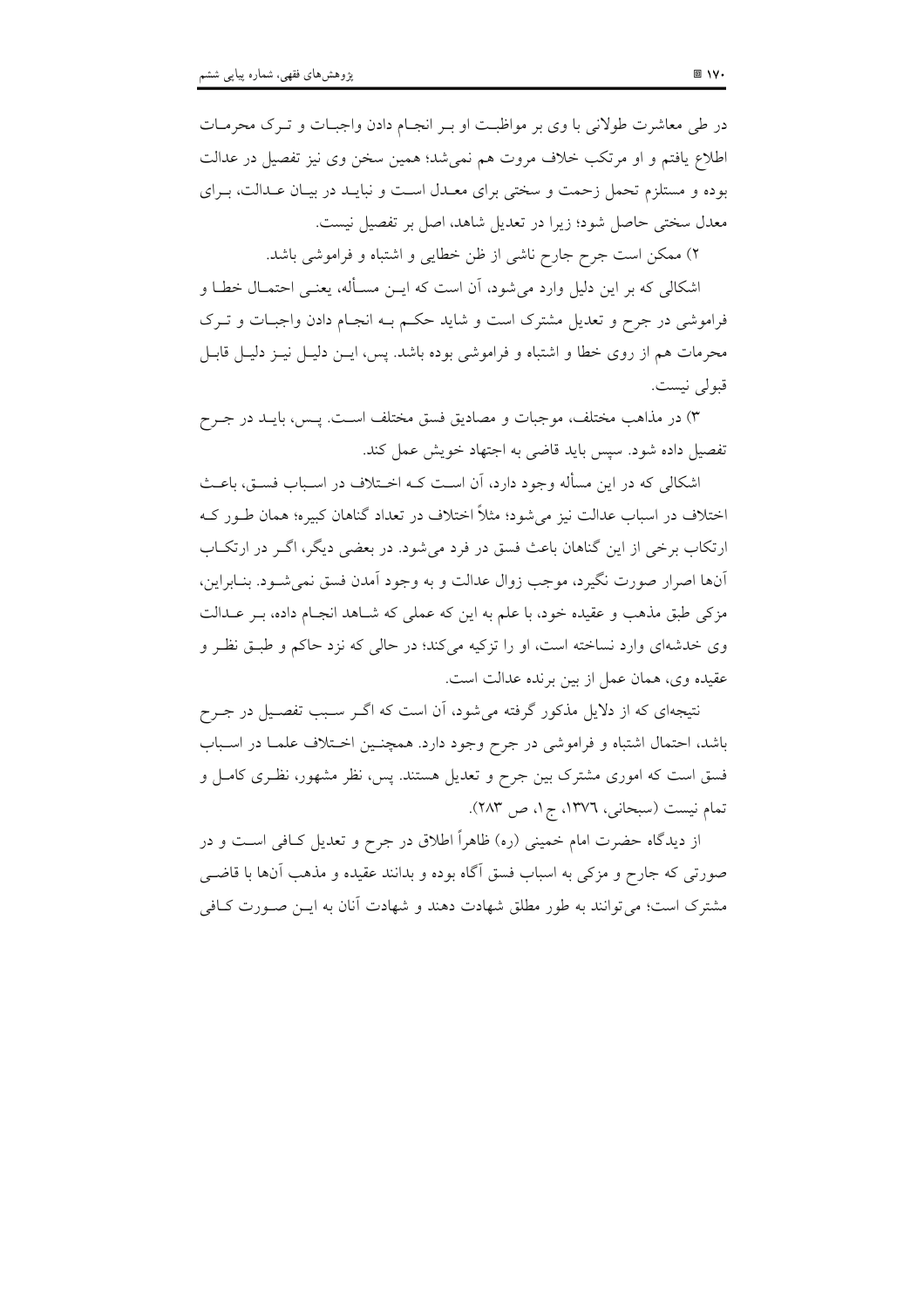است، مگر این که بین آنها با حاکم اختلاف مذهب وجود داشته باشد که در این صـورت، برای شهادت خود باید سبب جرح یـا تعـدیل را نیـز ذکـر نماینـد. (خمینـی، بـی تـا، ج۲، ص٣٧٩). در نتيجه مبحث پيش گفته بايد گفت: قول صحيح در اين باب، آن است كه اگــر دو طرف (جارح و معدل)، به سبب جرح یا تعدیل، کــاملاً اَگــاه باشــند و دلایــل جــرح یــا تعدیل برای آنها روشن باشد، و همین که آن را به صورت مطلق بیان کنند؛ کـافی اســت و به تفصیل و بیان علت در بیان جرح یا تعدیل نیازی نیست.

چگونگي لفظ در تعديل و جرح

در اين باب چند نظر وجود دارد:

۱) برخي از فقها، طبق نظر شيخ طوسي معتقدند كه اگر معدل بگويد: «او عادل است»؛ همین برای تعدیل شاهد کافی است. دلیل آنان سـخن خداونـد متعـال در قــراَن اسـت کــه میفرمایند: «وَ اَشْهِدُوا ذَوَى عَدْل مِنكم؛ دو مرد عادل را گواه گیرید»(طلاق: ۲).

۲) نظر دوم آن است که به عبارت «او عادل است»؛ «به نفع مــن و بــه ضــرر مــن» هــم بيفزايد؛ يعني بگويد: «چه مسأله به نفع من باشد و چه به ضرر من؛ او عــادل اســت» و اگــر تنها بگوید: «او عادل است»؛ عدالت وی را در همه حالات نمی رساند؛ بلکه فقط اثبات یک وصف در جمله است. پس، به اضافه کردن چیزی نیاز است که احتمالات متعدد را از بـین ببرد؛ امّا با این جمله که چه مسأله به نفع من باشد و چــه بــه ضــرر مــن باشــد، وی عــادل است؛ می تبوان بـه عبدالت شباهد در تمبام جهبات یـی بـرد (جبـل عباملی، ١٣٨٦، ج١٣، ص ٤٠٨).

۳) مورد سوم نظر برخی از فقهاست که معتقدند به عبارت «او عادل است»؛ یکسی از دو قرينه «به نفع من باشد يا به ضرر من» و يا لفظ «مقبول الشهاده» اضافه شـود؛ زيـرا اگـر بــه تنهایی گفته شود که او عادل است؛ شاید وی مقبول الشهاده نباشد؛ مثل فرد پرهیزکار غافل که ممکن است عادل باشد؛ ولی به علت غافل بودنش، شـهادت وی پذیرفتـه نیسـت. ایــن نظر اکثر علمای متأخر است (مکی عـاملی، ۱٤۱۷، ص٤٠٩). بنـابراین، اگــر مزکــی بگویــد: «شاهد عادل و مقبول الشهاده است»؛ براي احراز عدالت شاهد كـافي بـوده و قاضـي آن را مینای رأی خود قرار می دهد(مجلسی، ۱٤۰۰، ص۱۹٦).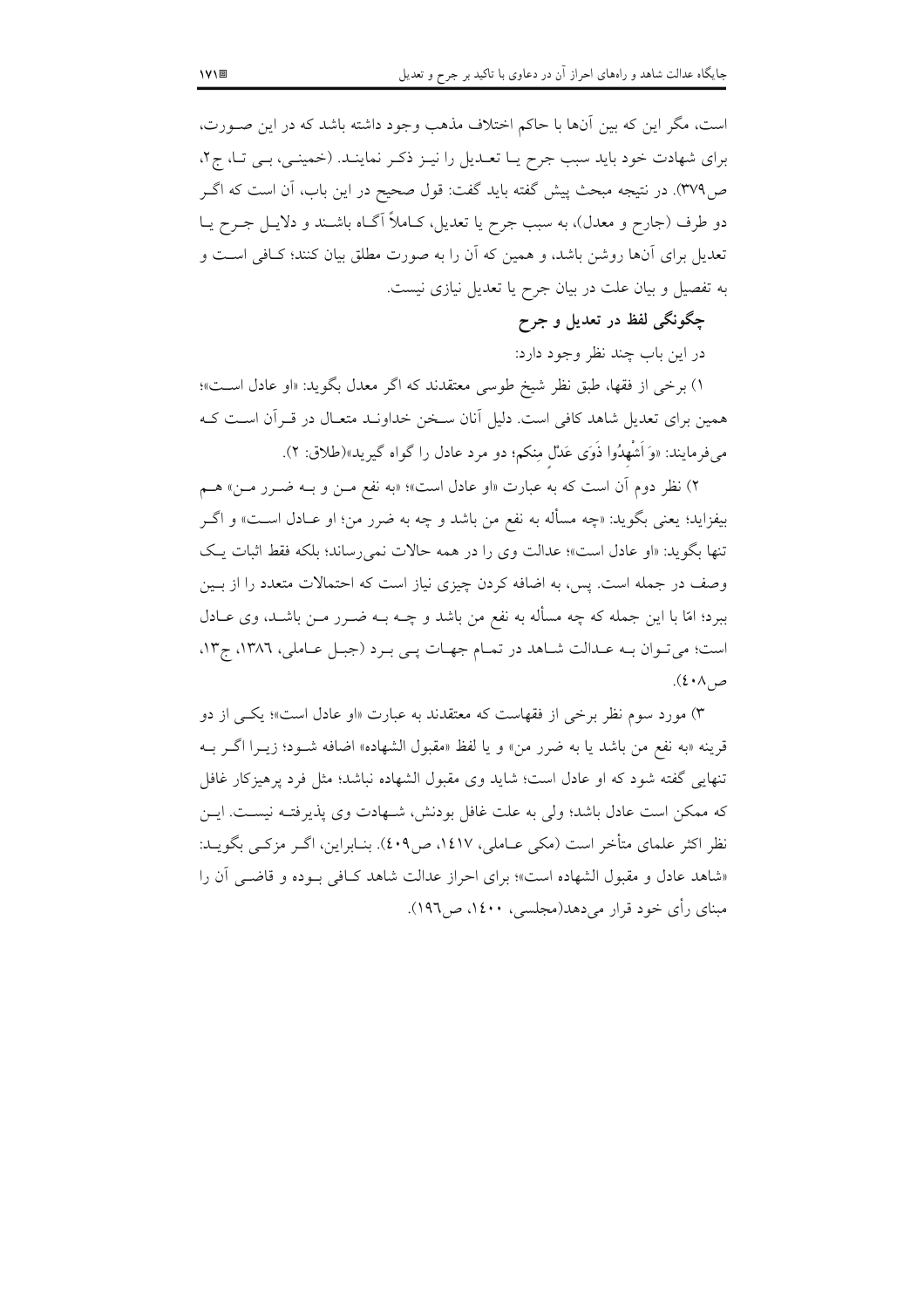به دو نظر آخر، چنین اشکالی وارد است: عدالت، خود قضیهای عام است و نمبی تبوان آن را توصیف کرد، مگر این که بگوییم: عدالت، مراقبت فرد بـرای انجـام دادن واجبـات و ترک محرمات است. در هر حال، اگر فردی در یک جنبه عـادل باشــد و در جوانــب دیگــر عادل نباشد؛ و در مورد او گفته شود که او چه به نفع من و چه به ضـرر مـن باشـد، عـادل است؛ این گفته، عدالت را به صورت مطلق ثابت نمی کند؛ مثل این که کسبی بگویـد: فـلان فرد، چه مسأله به نفع من باشد و چه به ضرر من، صادق است. این گفته هــم صـداقت وی را در همه حال نمي رساند. در صورتي كه وصف «مقبول الشـهاده» نيـز أورده شـود، خـود این وصف به تنهایی بسنده میکند و به آوردن لفظ عـدالت نیـازی نیسـت؛ چـون عـدالت «اخص» از أن است و وجود أن، مستلزم وجود «اعم» است و با وجود اعم، به وجود اخص كه لفظ عدالت است نيازي نيست؛ همان طور كه اگر اعم وجود نداشته باشـد، اخـص هـم وجود ندارد (جبل عاملي، ١٣٨٦، ص٤٠٩). اقوا اين است كه بسنده كردن به ايــن نظـر كــه گفته شود او مقبول الشهاده است؛ كافي است وعدالت فرد را مي رساند و اضافه نمودن لفظ عدالت بر آن نیز به جهت تأکید مطلب است (طباطبایی، ۱٤٢٩، ج۹، ص ۲۷۱).

حضرت امام خمینی (ره) معتقدند که جرح و تعدیل با هر لفظی که باشد بر شهادت بر اّن دلالت کرده و کافی است و شرط نیست که در تعدیل حتماً معدل بگوید: فلانی مقبـول الشهاده است؛ یا بگوید: در مورد من این دو مقبول الشهاده هسـتند و در جـرح نیـز نیـازی نیست که نقطـه مقابـل آن را بگویــد؛ مــثلاً بگویــد کــه فلانــی بــرای مــن مقبــول الشــهاده نیست(خمینی، بی تا، ص۳۷۹). به نظر می رسد اقوا آن است کـه گفتـه شـود: شـهادت بـه جرح و تعدیل شهود به صورت مطلق کافی است. لفظ خاصـبی نیــز در آن مطــرح نبــوده و همین که جارح یا مزکی به طور مطلق شهود را جرح یا تعدیل نمایند، بـرای قاضـی کـافی است.

### اطلاق یا تفسیر بر مبنای قانون

طبق ماده ۱۷۰ ق. آ. د. ک: «در اثبات جرح یا تعدیل شاهد، ذکر اسباب آن لازم نیست؛ بلکه گواهی مطلق به تعدیل یا جرح کفایت می کند.» مقصود از «اسباب جرح و تعدیل» ک در قانون اَمده؛ شرايطي است كه طبق قانون اگر شاهد اَنها را دارا باشــد؛ «تعــديل» و اگــر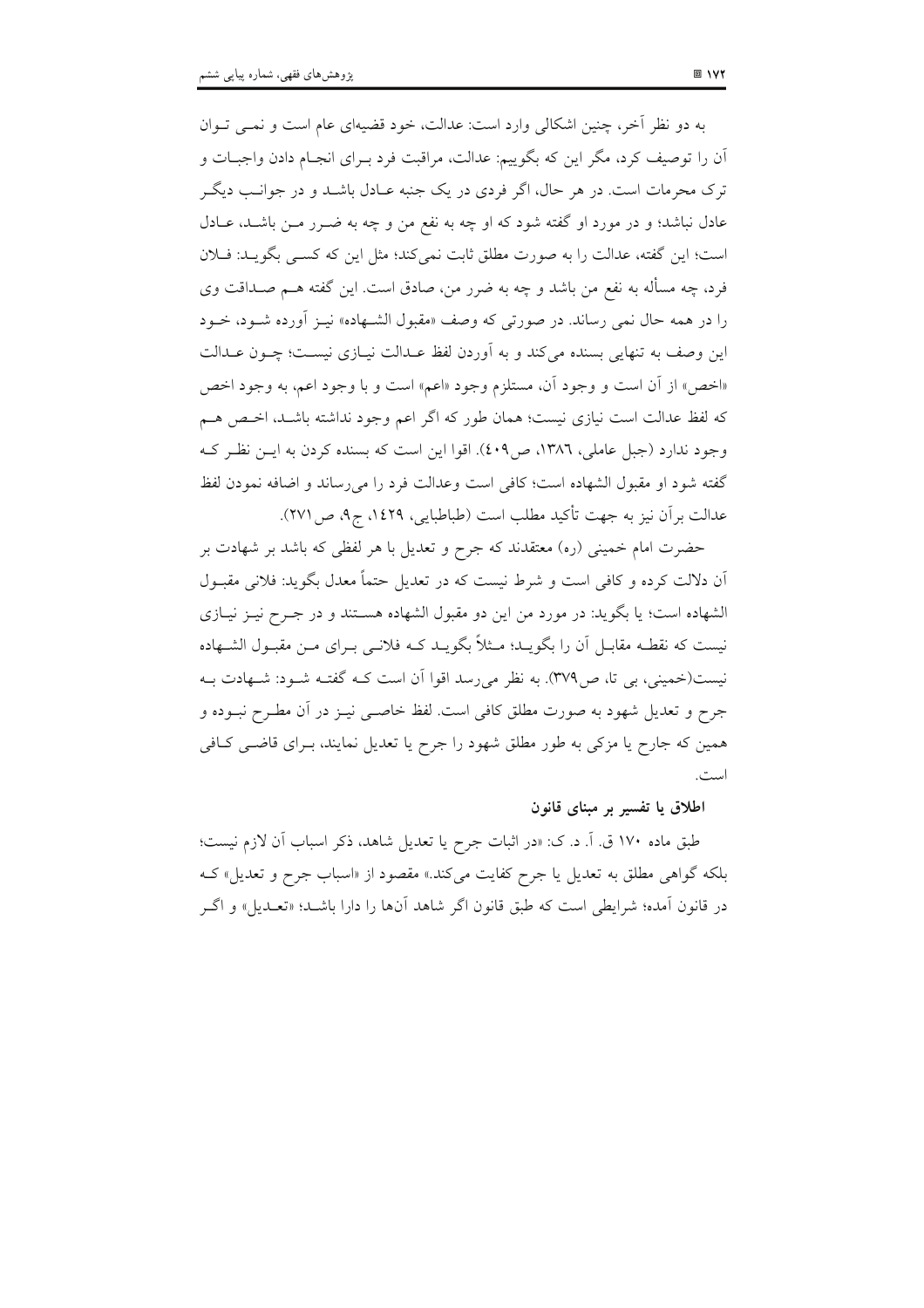فاقد اّن شرایط باشد، «جرح» میشود. اسباب جرح و تعدیل در دعاوی بایــد بیــان شــوند و دو طرف دعوا میبای است دلایل جرح یا تعدیل خود را بیـان نماینـد. اگــر چــه براســاس قانون، ذکر اسباب نیازی نیست؛ برای رسیدگی به دعوا اسباب هم بیان می شـوند. همچنـین شاهد باید اظهار که به وجود اسباب عدالت یا فسق، علم و آگـاهی داشـته و فقـط از روی ظاهر شهود را جرح یا تعدیل نکند. مزکی باید شاهد را از راه درست و عقلی تعـدیل کنـد، نه آن که از روی ظاهر؛ مثلاً به خاطر داشتن ظاهری خوب و موجه، به عــدالتش یــی بــرده باشد. همچنین جارح باید به اسباب جرح یقین کامل داشته باشـد و اگـر در مـورد کسـی احتمال جرح بدهد یا در جرحش شبههای باشد، شـهادت وی پذیرفتـه نیسـت (زراعـت و حاجي زاده، ١٣٨٨، ص٣٢٧ ).

قانون نیز در باب نحوه جرح و تعدیل شهود، از نظر مشهور فقها پیروی کرده و در ماده مذکور، جرح و تعدیل را به صورت مطلق و بدون ذکر سبب و تفسیر کافی مـیدانـد. اگــر چه در قانون این امر مطرح شده است؛ در محاکم از معدل و جارح دلایل جرح یـا تعــدیل را سوال میکنند که در این جا میان نص قانون و نحوه عمل به آن مغایرت دیده می شود. مستند شهادت به جرح

# مستند شهادت به جرح و آنچه در شهادت به جرح معتبر است؛ دو امر می باشد:

۱) از طریق دیدن: مشاهده در این مورد باید به علم منجر شـود. جـرح شـهود زمـانی میسر است که جارح، خود عملی را که باعث از بـین رفـتن عـدالت شـاهد باشـد، از وی مشاهده کرده باشد.

۲) از طریق شنیدن: شنیدن در مرحله اول باید به صورت متواتر باشد؛ بـه گونـهای کـه افراد زیادی، انجام دادن کار یا کارهایی را که موجب زوال عـدالت و بـروز فسـق در فـرد می شود؛ نقل کرده باشند، یا نقل کنند. (طوسی، ۱٤۲۸، ج٥، ص١١٠). در مرحله بعد، شـياع یا استفاضهای که موجب علم باشد، کافی است (اصفهانی، ١٤١٦، ج١٠، ص٣٤٦). اگـر در بين مردم، عدم عدالت شهود شايع شده باشد، يا آنها را به انجام دادن اعمال منافي عــدالت بشناسند، چه از طریق تواتر باشد یا غیر اَن؛ در صورتی کـه از اَن خبـر بـرای انســان قطـع حاصل شود؛ می توان به آن اعتماد کرد (نجفی، بی تا، ج ٤٠، ص ١٢٤ ). فقهـا معتقدنــد کــه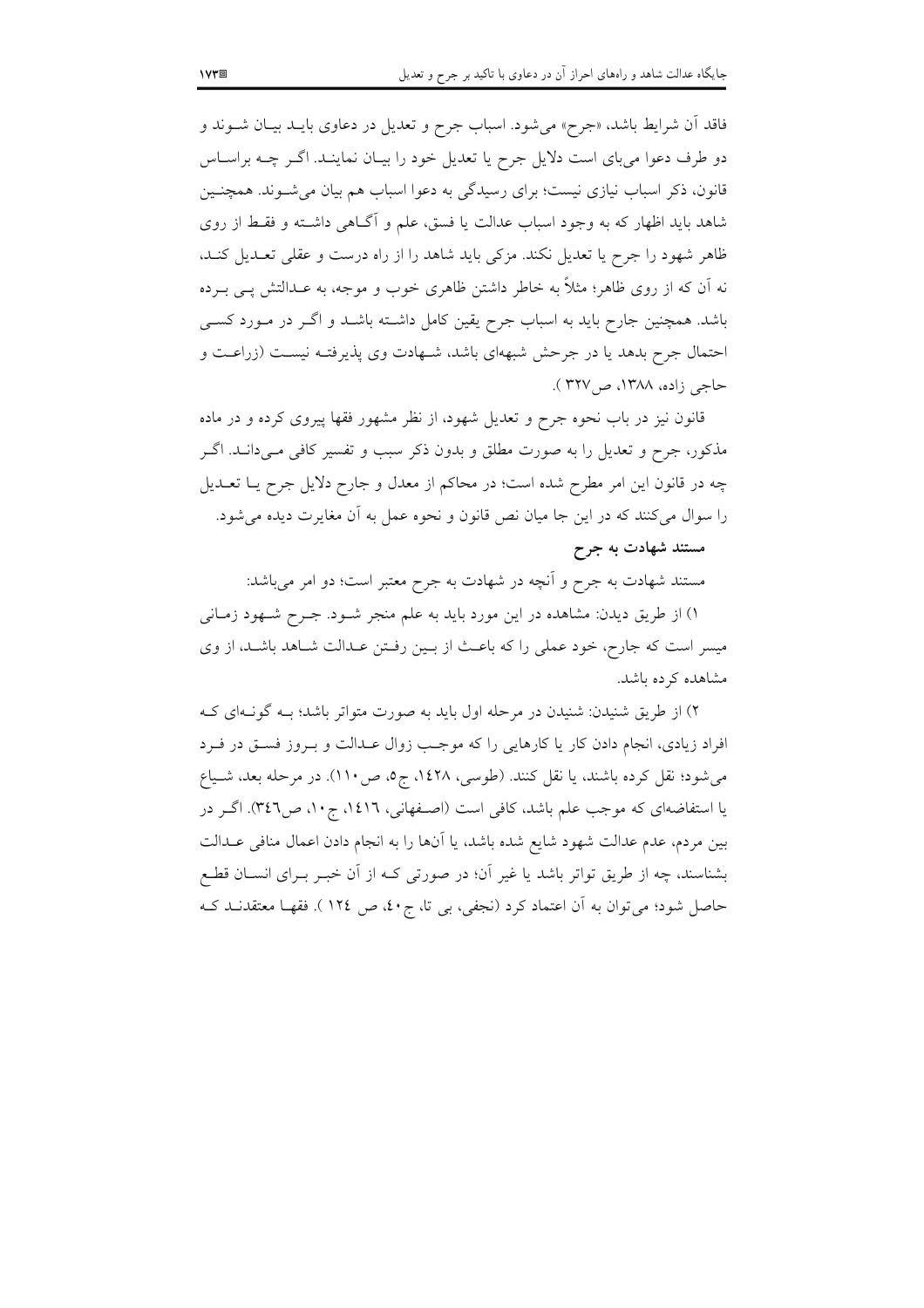نمی توان به خبر واحد؛ حتی به خبری که از ۱۱ نفر رسیده باشد اعتماد کـرد؛ زیـرا بــا خبــر آنها برای انسان یقین حاصل نمی شود و باید خبر در حدی باشد که برای انسان یقـین اَور باشد (محقق حلي، ١٤٠٣، ج٤، ص٧٧).

در تعريف "استفاضه" يا "خبر مستفيض" كه "شياع" نيز خوانده مـىشـود، بايــد گفــت: خبری است که از نظر موقعیت و عدد مخبرین، از واحد بیشتر است؛ ولی بـه حـد تـواتر نمی رسد. اگر خبر مخبرین به حد تواتر برسد، در این صـورت بـرای انسـان علـم حاصـل مي شود؛ ولي اگر خبر به حد علم نرسد؛ در عين حال، در حد استفاضه باشد، اين خبـر نيـز در میان مردم منتشر شده و تقریباً علم آور باشد؛ در جواز جرح، طبـق ایــن خبــر، دو نظــر وارد شده است:

۱) برخی معتقدند که چون این خبر ظن اَور است و در حد علم نیست، به اَن دلیل این که خداوند پیروی از ظن را نهی کرده است؛ نباید به این خبراعتنا کرد.

٢) برخي ديگر قائلند اگر خبر در حد استفاضه بود، مي تـوان بـه آن اعتمـاد كـرد؛ زيـرا استفاضه از جهت ایجاد علم و اطمینانی که بـرای انسـان حاصـل مـی کنـد، حتـی بـالاتر از بینندهای است که خودش مورد را دیده و شهادتش را قبول میکنیم؛ یعنی اگرعلم از طریـق شهادت شاهد حاصل شود، آنها دو نفر هستند؛ ولي مخبرين در خبـر مسـتفيض، چنـدين نفرند که می توان گفت: به طریق اولی خبر آنان پذیرفته است. با وجود این دلیل و با توجـه به نظر اکثر فقها، در جرح شرط است که خبر به حد علم برسد و بدون دست یافتن بــه اَن جرح صحيح نيست. اين نظر اولي است (جبـل عــاملي، ١٣٨٦، ج١٣، ص٤١٣). بنــابراين، ضابطه در شهادت به جرح علم است و این علم، از طریق مشاهده و یا از طریق شنیدن بـه نحو شیاع و خبر مستفیض برای انسان حاصل می شود.

### زمان جرح گواه

«زمان جرح گواه» هم یکی از مواردی است که در قانون آیین دادرسی کیفری به چگـونگی اّن تصریح شده است. بـر مبنـای مـاده ١٦٩ ق. اَ. د. ک: «جـرح شـاهد بایـد قبـل از ادای شهادت به عمل آید، مگر اینکه موجبات جرح پس از شهادت معلوم شود و در هـر حـال،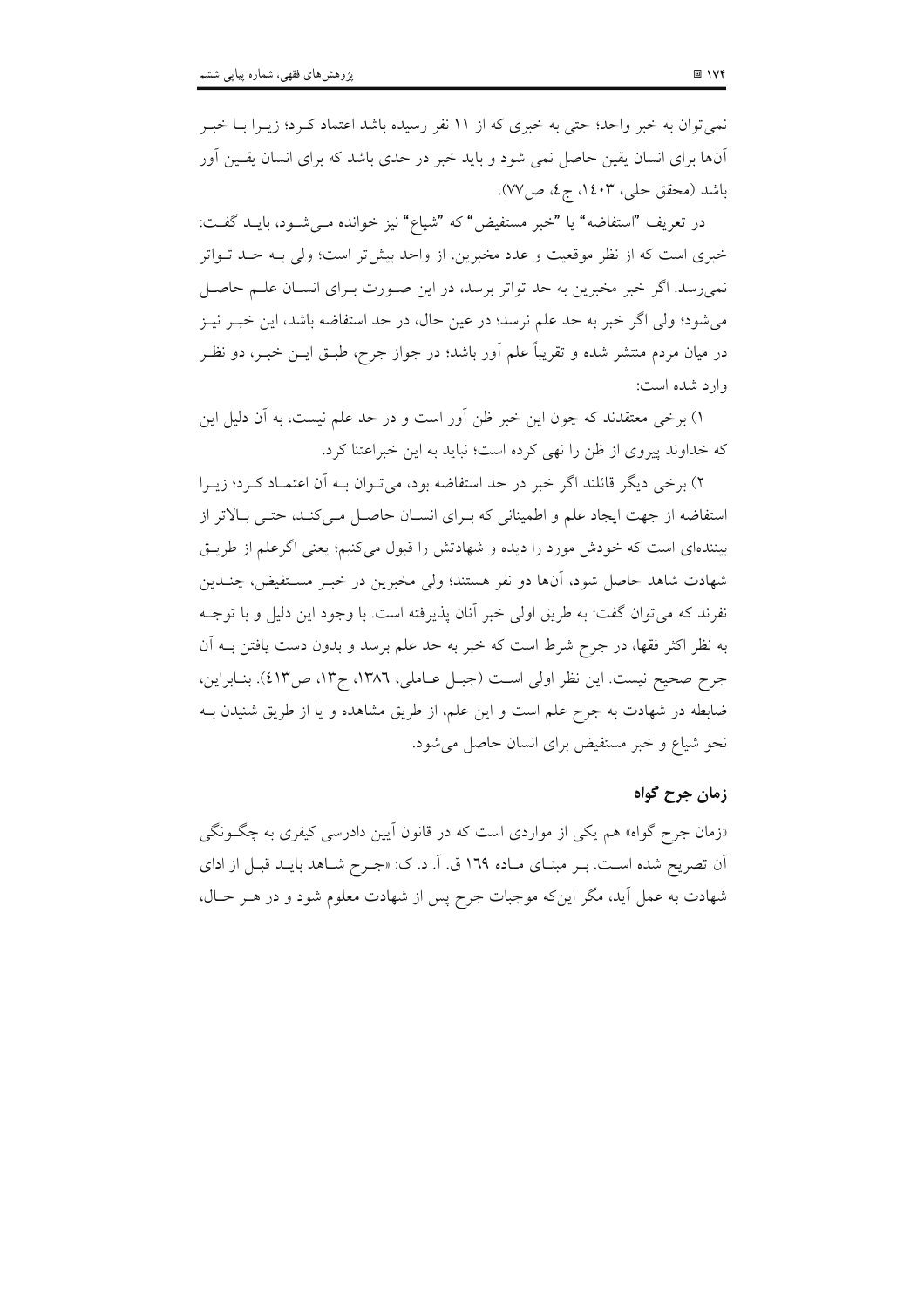دادگاه موظف است به موضوع جرح رسیدگی و اتخاذ تصمیم نماید.» بنابراین، رعایت ایس موعد؛ یعنی جرح قبل از شهادت، برای دادگاه کـه بــه رسـیدگی بــه آن مکلـف اســت؛ اثــر چندانی ندارد؛ زیرا در صورتی که رسیدگی به مـورد جـرح از وظـایف و تکـالیف دادگـاه باشد، هر زمان که جرحی مطرح شود، دادگاه مکلف است آن را بررسـی کـرده و در مـورد اّن تصمیم گیری کند (کاتوزیان، ۱۳۷۹، ج۲، ص۹۱). ممکن است منظـور قــانون گــذار از قرار دادن بیان ادعای جرح قبل از ادای شهادت، این باشد که به دلیل احکام مخصوصی ک در جرح وجود دارد، باید جرح قبل از شهادت لحـاظ شـود؛ امـا اگـر جـرح، بعـد از اداي شهادت، صورت گیرد؛ می توان به آن به عنوان به دست آوردن شرایط قانونی رسیدگی کرد (زراعت و حاجی زاده، ۱۳۸۸، ص۳۳۳ ). همچنین است در صورتی که جرحی از شـاهدان صورت نگرفته و دادگاه نیز جرحی از آنها نداشته باشد. اگر پس از صـدور حکـم شــهود جرح شوند؛ نتيجه به قرار زير است:

طبق ماده ٢٣٤ ق. آ. د. م: «. . . چنانچه پس از صدور رأى براى دادگاه معلوم شود كــه قبل از ادای گواهی، جهات جرح وجود داشته؛ ولی بر دادگاه مخفی مانـده و رأی صـادره هم مستند بر آن گواهی بوده، مورد از موارد نقض میباشد و چنانچه جهات جـرح بعــد از صدور رأى حادث شده باشد، مؤثر در اعتبار رأى دادگاه نخواهــد بــود...». «نقــض رأى» بــا توجه به ماده ٣٢٦ ق. اَ. د. م منتفى شـده اسـت. پـس، اگـر بتـوان از حكـم صـادره شـده واخواهي يا تجديدنظر يا فرجام نمود؛ مرجع شكايت از حكم، شهادت شـاهد يـاد شـده را نادیده گرفته و حکم را صادر می نماید؛ ولی اگر نتوان از حکم شکایت کرد و حکم قطعی شده باشد، ممکن است، بتوان آن را از مصادیق «به دست آمدن اسناد و مـدارک» دانسـت و جرح را از مصادیقی که در بند ۷ م ٤٢٦ ق. آ. د. م` آمده است، از جهات اعاده دادرسی بـه حساب آورد (شمس، ۱۳۸۹، ص۱۵۷).

۱. بند ۷ م ٤٢٦ ق. آ. د. م: «پس از صدور حکم، اسناد و مدارکی به دست آید که دلیل حقانیت در خواست کننده اعاده دادرسی باشد و ثابت شود اسناد و مدارک یاد شده در جریان دادرسی مکتوم بوده و در اختیار متقاضی نبوده است».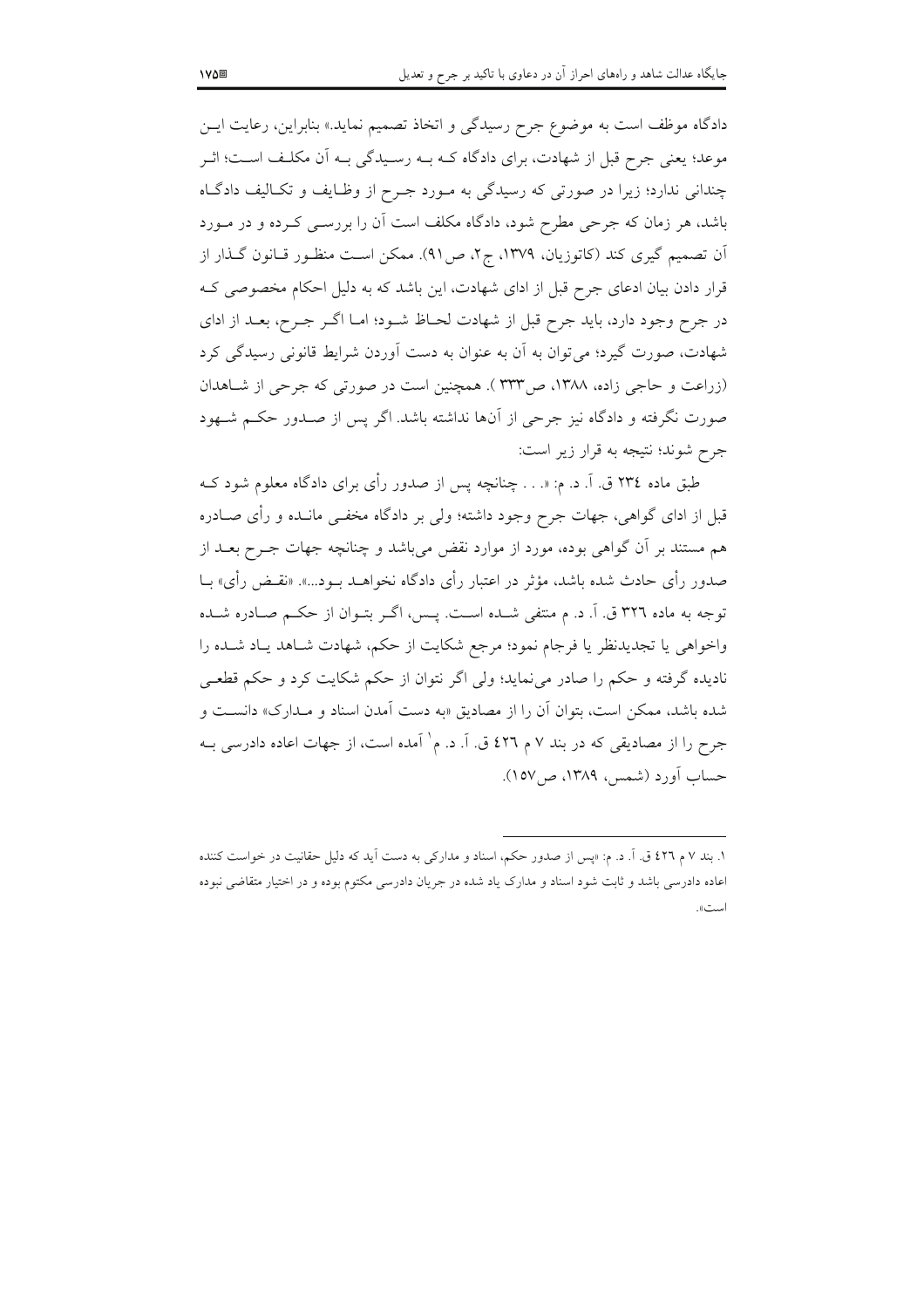اختلاف شهود جرح و تعديل

در جریان بررسی دعوا، ممکن است میان مزکی و جارح اختلاف به وجــود أیــد. بــرای این که مشخص شود در این اختلاف قول کدام یک مقدم میشــود، بــه بررســی اختلافــات خواهيم يرداخت:

اختلاف مزکی و جارح بر دو قسم است:

۱) گاهی منشأ اختلاف در این است که یک طرف از مسألهای مطلع است که دیگری از أن مطلع نیست؛ ولی طرف مطلع، دیگری را در اَنچه بـه اَن شـهادت داده اسـت، تکــذیب نمي كند و فقط مي گويد: «من چيزي ديده ام كه شما نديدهاي».

۲) گاهی نیز اختلاف بدین صورت است که هر دو طرف یکدیگر را در گفتههای خـود تکذیب می کنند و معتقدند که مسأله غیر از آن است که طرف مقابل به آن شهادت می دهــد و دیگری را تکذیب مرکنند.

محقق حلي از مورد اول به «اختلاف» و از مورد دوم بـه «تعـارض» يـاد كـرده اسـت (محقق حلي، ١٤٠٣، ج٤، ص٧٧).

شیخ طوسی معتقد است که وقتی دو نفر به جرح شهادت دهند و دو نفر دیگر شـهود را تعدیل کنند؛ برحاکم واجب است که حکم را متوقف نماید؛ زیــرا در صــورت تعــارض، اگر هیچ کدام بر دیگری ترجیحی نداشته باشد؛ هر دو ساقط می شوند (إذا تَعارضا تَســاقَطا) و حکم متوقف می گردد ( طوسی١٤٢٢، ج٦، ص٢١٩). مرحوم محقق هم معتقد است کـه اگر بین شهود در جرح و تعدیل اختلاف باشد، جرح مقدم میشود؛ زیرا جرح، شهادت بــر چیزی است که از دید دیگران مخفی است و شهود تعدیل هم از آن بی اطلاع هستند. پس، اگر شاهدان در جرح و تعدیل با هم تعارض داشتند، طبق نظر مرحوم شیخ حکـم متوقـف می شود؛ ولی بهتر آن است که برمبنای جرح عمل شود (محـق حلـی، ۱٤۰۳، ج٤، ص٧٧). دلیل مقدم شدن جرح بر تعدیل آن است که کسی که شاهد را جرح میکند، از حـالات او بیش تر اطلاع داشته که او را جرح کرده است؛ زیرا همیشه طاعات انسانها مشخص شده و گناهان آنها پوشیده است. پس، کسی که بر عدالت شاهد شـهادت مـیدهـد، بـه ظـاهر او شهادت داده که گناهی از وی سر نزده است؛ ولی کسی که او را جرح مـیکنـد، بـر بـاطن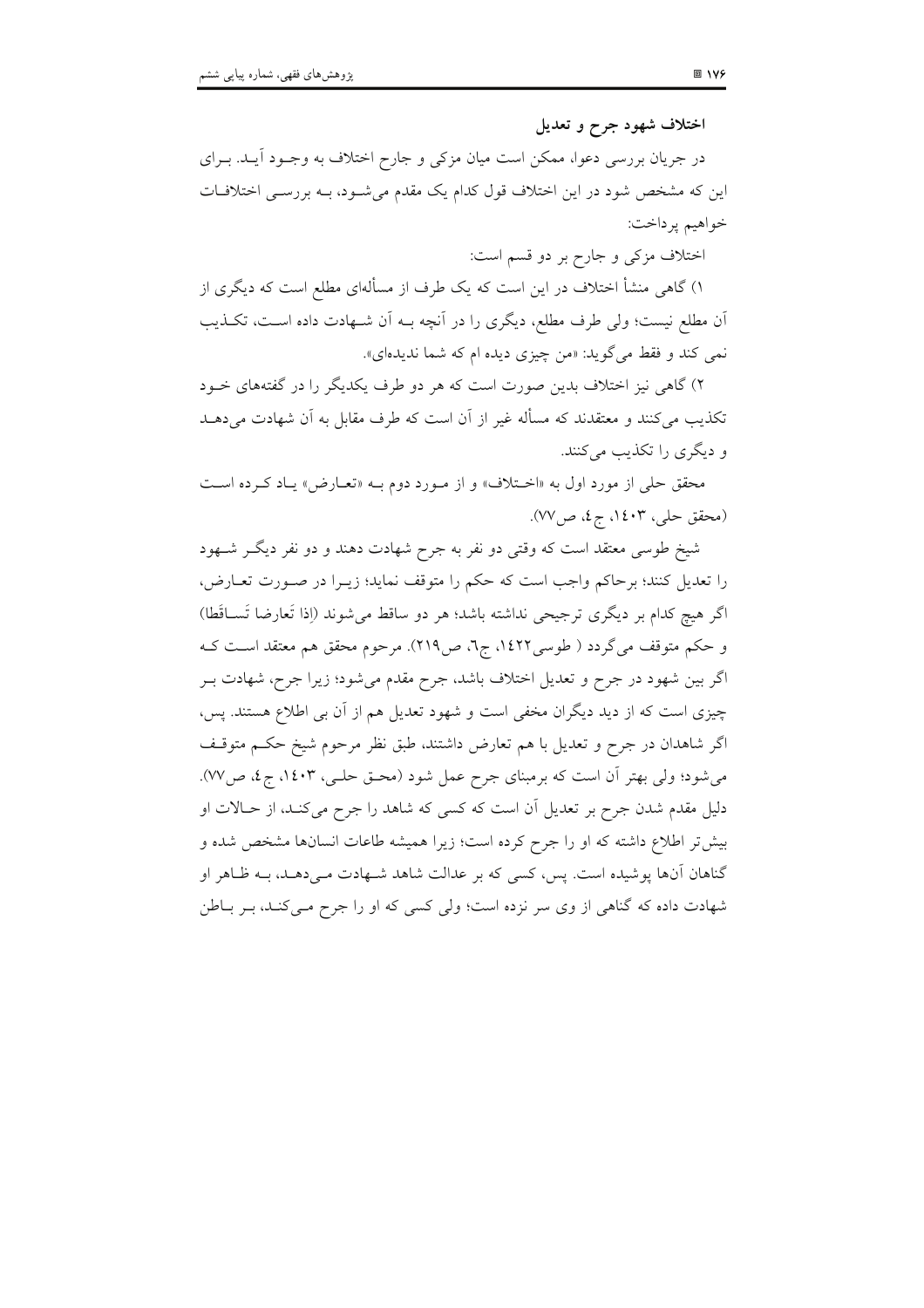حال وی هم آگاهی یافته است و بر ارتکاب گناهی از شاهد اطلاع یافته کـه معـدل بــر آن مطلع نشده است (طوسی، ۱٤۲۸، ج٥، ص٤٦١). بنـابراین، در صـورتی کـه قـول جـارح و مزکی با یکدیگر تعارض داشته باشد، جرح بر تزکیه مقدم مـیشـود و بایـد طبـق شـهادت جارح، بر عدم عدالت شهود مدعي، رأى صادر گردد.

وضعیت شاهدی که یک بار تعدیل شده است

در این جا سؤالی مطرح میشود که آیا در مورد شاهدی که از وی در چند دعـوا بـرای شهادت دعوت شده است، باید برای هر دعوا، تعدیل شود یا تعـدیل وی در دعـاوی قبلـی كافى است؟

در پاسخ باید گفت: تعدیل شاهدی که در دعوایی تعـدیل شـده اسـت؛ بـرای دعـاوی بعدی نیاز نیست؛ زیرا ملکه عدالت حالتی نیست که به وجود آید و از بین بـرود و بـاز بـه وجود آيد؛ بلكه وجود عدالت قبلي در وي استصحاب مي گردد؛ مگر اين كه تغييـر حــالتي در وی عارض شده باشد (زراعت و حاجی زاده، ۱۳۸۸، ص۳۳۲).

### شياع يا استفاضه

«شیاع» یا «استفاضه» نیز یکی از دلایلی است که برای احراز عـدالت شـاهد بـه آن اسـتناد می کنند. شیاع یعنی اخبار عده زیادی از افراد که قبلاً شرایط شــاهد در مــورد آنهــا احــراز نشده، نسبت به مسألهاي؛ به طوريكه احتمال خلاف واقع بودن اين اخبار را بــه حــد صــفر رساند. در واقع آن قدر فرد در بین مردم به عدالت مشهور باشد که بتـوان گفـت: در مـورد وی شیاع وجود دارد و وی به عدالت معروف گشته باشد. در مورد شـیاع لازم نیسـت کــه گویندگان شرایط شاهد را دارا باشند وگرنـه اگـر ایـن گوینـدگان شـرایط شـاهد را داشـته باشند، دو نفر آنها برای اثبات عدالت شهود کافی است و دیگر به شیاع نیازی نیست. بایــد گفت: شیاع یا استفاضه به عنوان یکی از دلایل مستقل اثبات دعوا در فقه می باشد. این دلیل عمومیت نداشته و فقط در برخی از موارد قابل پذیرش و استثنا است که علاوه بـر عــدالت شهود، در مواردي چون ولايت قاضي، نسب، مالكيت مطلق، مــوت، نكــاح، وقـف و عتــق کاربرد دارد (محقق حلی، ۱٤۰۳، ج٤، ص ۷۰).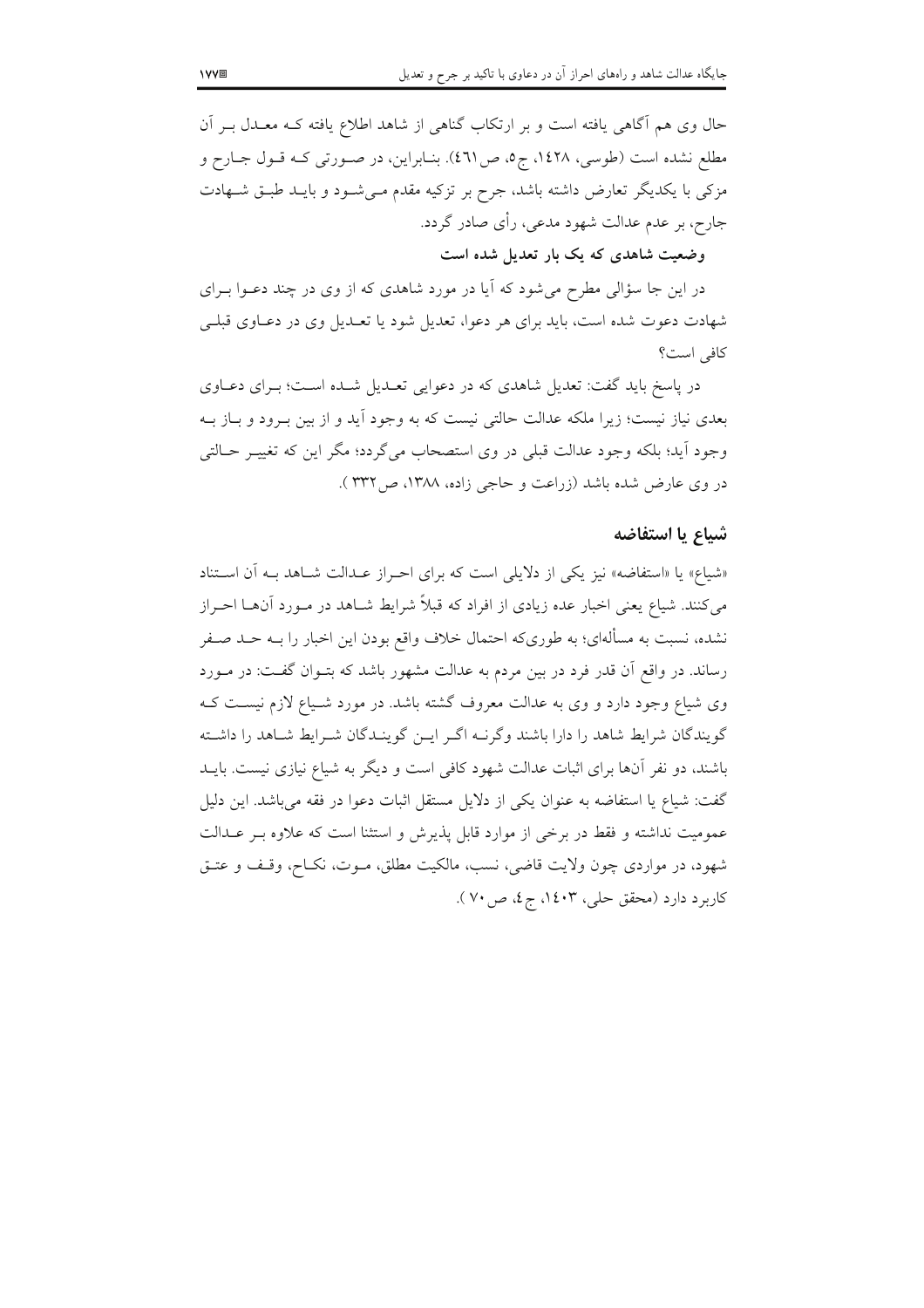شیاع، بر خلاف شایعه، غالباً مفید علم است که مبنای آن نیز درست است و باید گفت: جامعهای که افراد خوب و صالح، که در گفتههای خود دقت لازم را می نمایند، در آن زیباد هستند؛ این راه قابل استفاده است؛ ولی اگر جامعهای جو متشنجی پیدا کرده و روابط افـراد تحت تأثیر سانسور و تقیه باشد، دیگر این راه قابل استفاده نخواهد بود و شیاع دلیـل قابـل قبول و قابل استفادهای نیست. در واقع شیاع و استفاضه در این جامعه معنای اصلی خود را از دست میدهد و برای اثبات فسق به کار مـیرود؛ نــه بـرای اثبـات عــدالت. بنـابراین، در استفاضه باید افراد و قائلین تعداد زیادی باشند و به اندازهای برسند که احتمـال خـلاف در گفتارشان وجود نداشته باشد و از سوی دیگر در آن جامعه روابط افـراد بــر مبنــای تقیــه و سانسور نباشد (دیانی، ١٣٨٦، ص١٧٧).

صاحب جواهر در باب شياع ميفرمايند: «الإستِفاضَه التي تُسمّى بالشياع الـذي يحصـلُ غالباً منه سُكون النّفس و اِطمِئنانها بمَضمونه خُصوصاً قَبلَ حُصول مُقتضَى الشَك هِي السّيرهُ المُشتَهرة الجارية؛ استفاضه كه شياع نيز ناميده مي شود، أن است كه از طريق أن غالباً قبل از حاصل شدن مقتضای شک، اطمینان خاطر و آرامش نفس پیدا مـیشـود و ایــن امــر ســیره مشهوری است که در جریان است.» همچنین ایشان مـیفرماینـد در استفاضـهای کـه بـرای عدالت شاهد مطرح می شود، بر خلاف جرح، غلبه ظن نیز کافی است که ایــن ظــن نیــز از طریق معاشرت و همنشینی قدیمی شاهد و مزکی امکان پذیر است (نجفیی، بـی تـا، ج ٤١، ص١٢٤). بنابراين، استفاضه، از جمله راههايي است كه قاضي با استناد به آن، از عــدالت يــا فسق شهود آگاهی می یابد. این آگاهی از طریق استفاضه برای قاضــی در حــد علــم قطعــی اعتبار دارد و برای وی اطمینان آور است (مکی عاملی، بی تا، ج۱، ص۲۲۲).

#### تزكيه مدعى عليه

از دیگر راههای احراز عدالت شهود را می توان "تزکیه" وی توسط مـدعی علیـه دانسـت؛ يعني اگر منكر دعوا، عدالت شاهد را تأييد نمايد؛ اين تزكيه در واقع به منزله اقــرار اســت و معنای آن این است که مدعی علیه به این قضاوت راضی است. البته در ایــن مــورد، برخــی تردید کردهاند و این مسأله مورد یذیرش همه فقها نیست؛ بــه ایــن دلیــل کــه تزکیــه شــاهد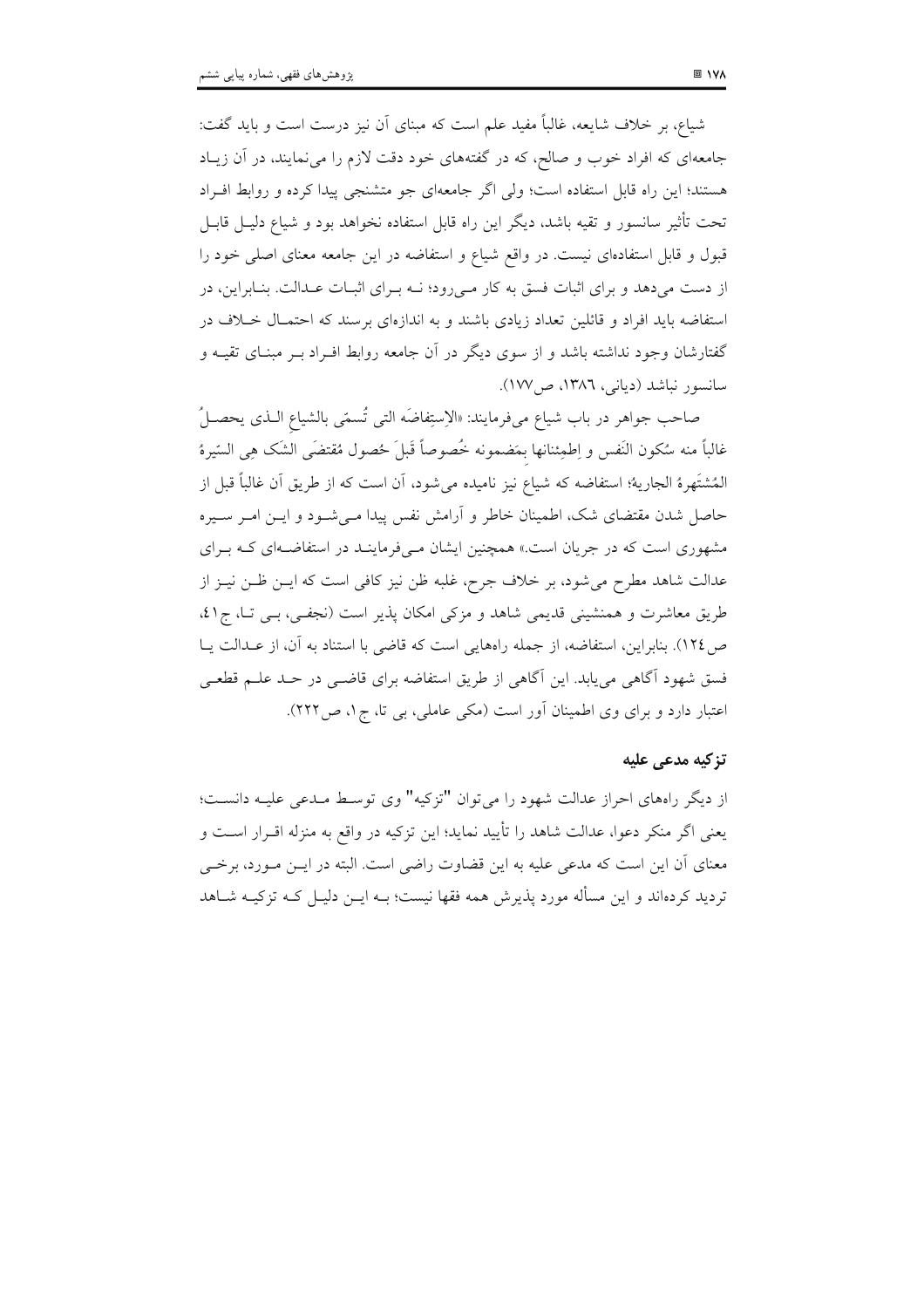توسط منكر دعوا، اعم از رضايت و اقرار به صحت قضــاوت اســت. بنــابراين، چــون فقــط برخی از فقها به این نظر قائلند؛ نمیتوان اّن را راه متقن و قابل اطمینانی دانست و در اکثــر موارد فقط به سه مورد اول توجه می شود (موسوی اردبیلی، ۱٤۰۸، ص١٢١٧).

# چگونگی رأی قاضی بعد از شهادت شهود

وقتی مدعی بینه خویش را اقامه کرد، سه صورت برای وی قابل تصور است:

اول: اگر قاضی از فسق شهود مطلع شود، یا به فقدان برخی از شـرایط معتبـر در شـاهد در آنها مطمئن گردد؛ در این صورت، شهادت آنها پذیرفته نمیشود.

دوم: اگر قاضی بر عدالت شهود و این که آنان جامع تمام شرایط شهادت هستند مطلـع شد؛ در این صورت، شهادتشان قبول میشود و به نفع مدعی حکم داده میشود.

سوم: اگر حال شهود از جهت عدالت و یا جـامع شـرایط شـهادت بـودن بـرای قاضـی مجهول باشد، در این صورت، قاضی در قبول شهادت آنها و حکم دادن توقـف کـرده بـه جستوجو و تحقیق از حال آنها میپردازد و پس از این که بر احوال آنها آگـاهی یافـت، طبق تحقیقات خود، یا شهادت آنان را می پذیرد، یا آن را رد می کند (فاضل لنکرانی، ۱٤۲۷، ص ١٦٢).

#### نتبجه

ـ مساله "شهادت" یکی از مهمترین دلایلی است که در دعاوی مورد استفاده واقع می شـود و شاهد نیز از اصلی ترین پایههای آن است. شخص شاهد باید دارای شرایط و ویژگیهایی باشد تا شهادتش توسط دادگاه استماع گردد. از جمله این شرایط، "عدالت" وی مـیباشـد. عدالت شاهد یکی از شروط بسـیار مهـم وی در شـهادت اسـت و عـادل بـودن شـاهد در پیشبرد روند دادرسی کمک بسیار بزرگی به حساب می آید.

ـ نظر به این که شهادت غیرعادل پذیرفته نمی شود، باید عدالت شاهد، قبل از شـهادت وی احراز گردد. برای احراز این عدالت نیز راههایی وجود دارد که به ترتیب اولویت، علـم قاضی، تعدیل و جرح، شیاع و استفاضه میباشند.

ـ اولین قدم در راه اثبات عدالت شاهد، توسط قاضی و با علـم وی صـورت مـی گیـرد.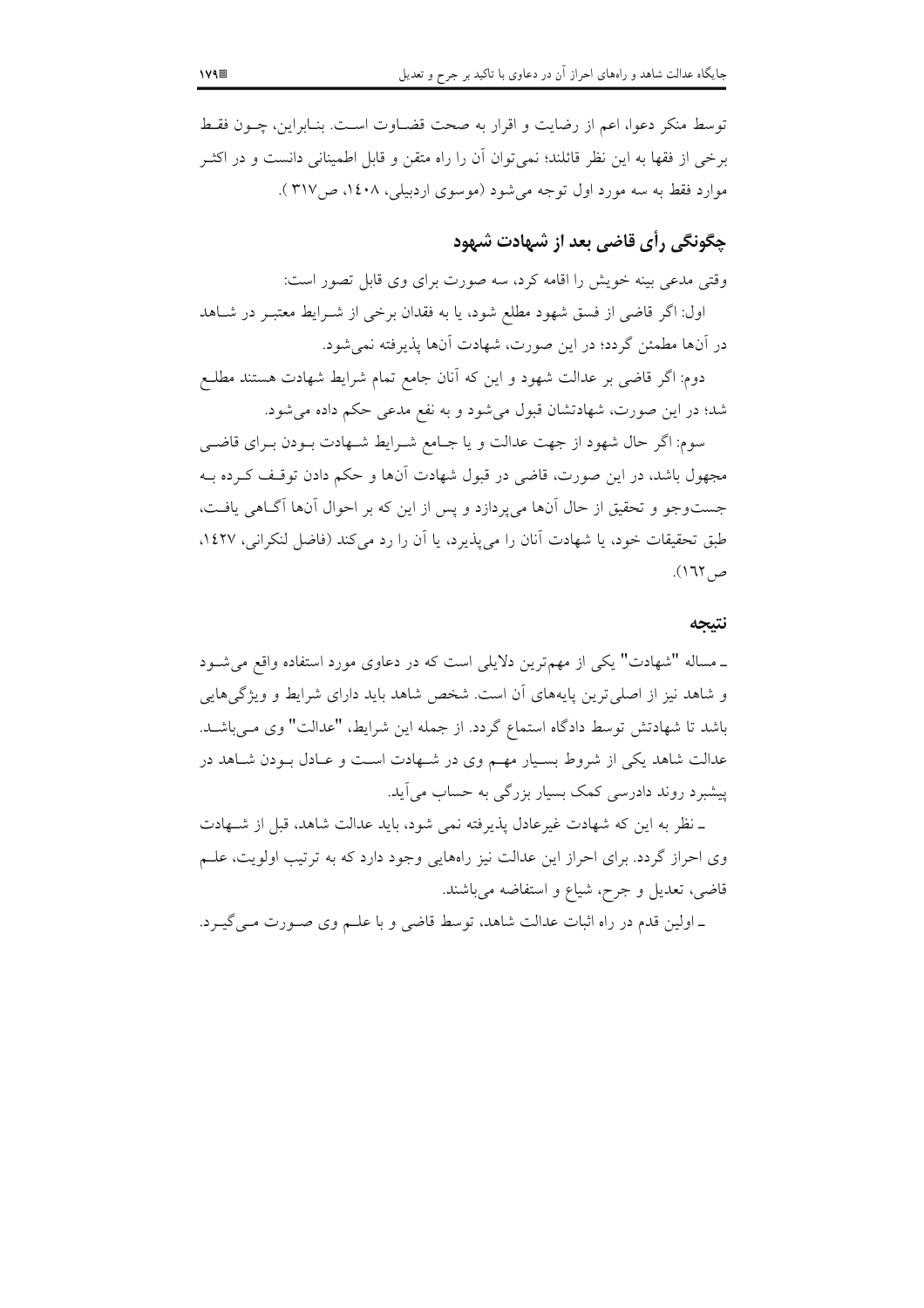وقتي شهود جهت اداي شهادت معرفي مي گردند، اگر قاضي عدالت آنها را شـناخت و بـا علم خویش به عدالت آنها پی برد، شهادت آنها را میپذیرد.

ـ اگر قاضی به عدالت شهود از طریق علم خویش دست نیابـد، از مـدعی مـی خواهـد برای "تعدیل" شهود خود دو نفر شاهد عادل اقامه نماید و اگـر معـدلین شـهود را تعـدیل كنند و منكر نيز از شهود، "جرحى" نداشته باشد؛ شهادت آنها قبول مى گردد.

ـ بر مبنای قول اقوا، جرِح و تعدیل شهود به صورت مطلق کافی است و به بیـان دلیـل در جرح ویا تفسیر در تعدیل نیازی نیست.

ـ شیاعی یا "استفاضهای" که موجب علم باشد، از جمله راههایی است که بـرای احـراز عدالت شاهد به أن استناد مى كنند. در صورتيكه شـهود بـه عــدالت مشـهور باشــند و عــده زیادی از مردم آنها را عادل بدانند؛ به طوری که احتمال خلاف واقع بودن آن و خبر عــدم عدالت آنها به صفر برسد؛ می توان به آن اطمینان کرد و شهود را عادل دانست.

ـ سه مورد پیش گفته که راههای پذیرفته شدهای در احراز عدالت شـاهد هسـتند؛ یـک راه دیگر وجود دارد که برخی از علما آن را پذیرفته و برخی نیز در آن تردیــد کــردهانــد؛ و آن این است که عدالت شاهد از طریق "تزکیه"ی مدعی علیه (منکر) ثابت شود.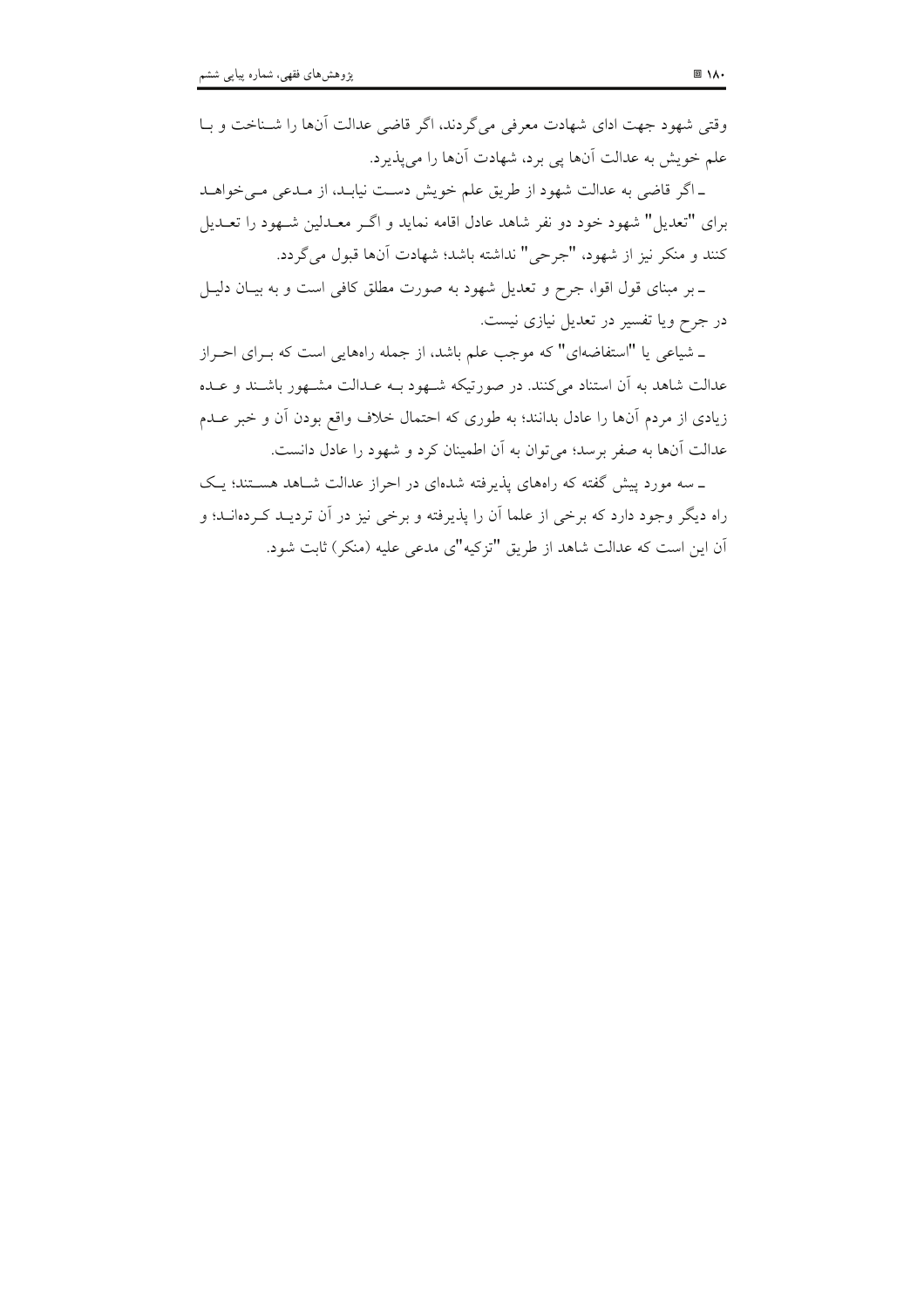۱۳. زراعت، عباس، حاجی زاده، حمید رضا(۱۳۸۸ )، *ادله اثبات دعوا*، کاشان: قانون مدار.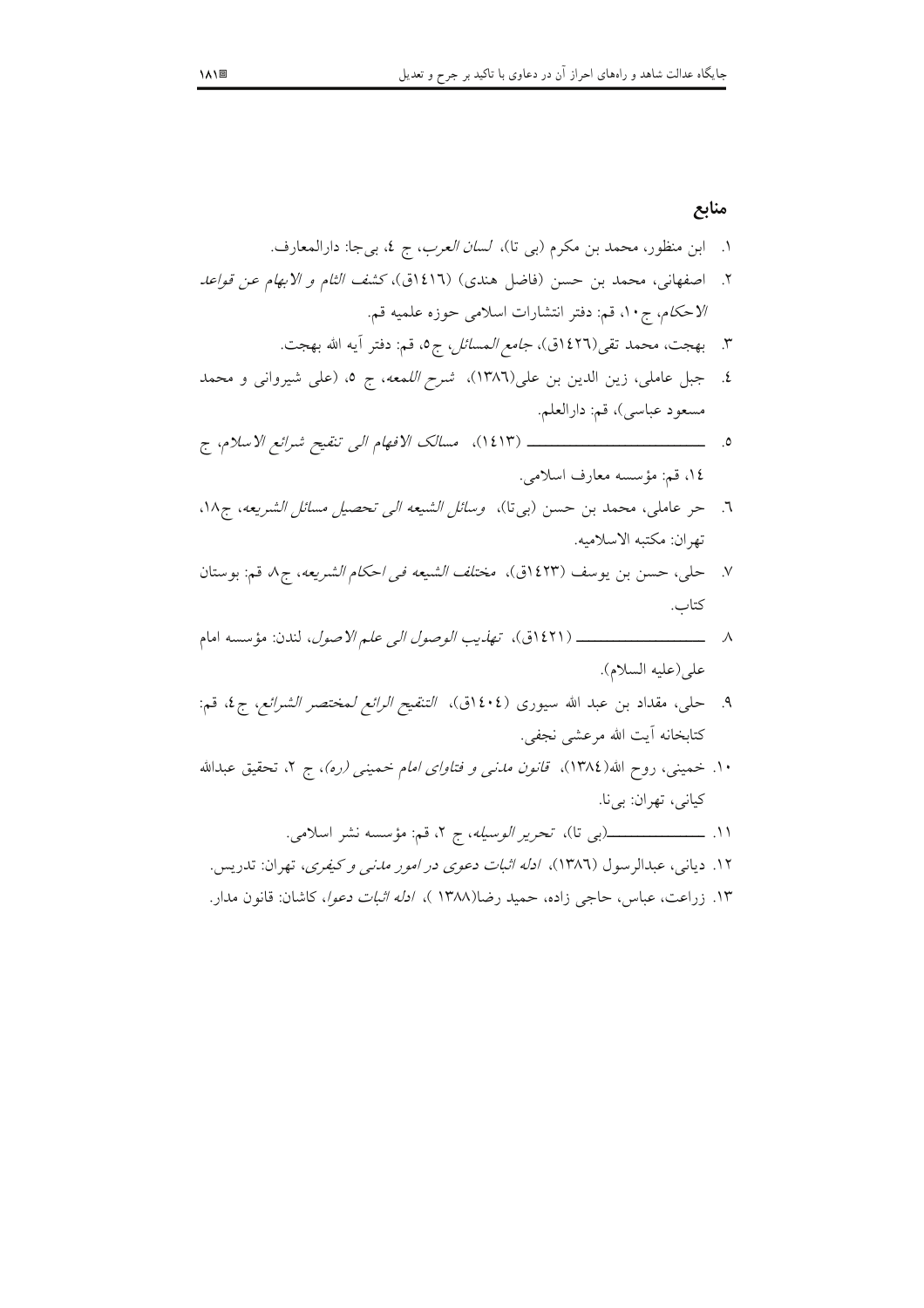| ١٤. سبحاني، جعفر(١٣٧٦)، نظ <i>ام القضاء و الشهاده في الشريعه الاسلاميه الغرا</i> ، ج١، قم:    |  |
|-----------------------------------------------------------------------------------------------|--|
| مؤسسه الامام الصادق (عليه السلام).                                                            |  |
| ١٥. طباطبايي، سيدعلى(١٤٢٩ق)، <i>رياض المسائل في بيان الاحكام با لللايل</i> ، ج٩، بيروت:       |  |
| دارالهادي.                                                                                    |  |
| ١٦. طبرسى، فضل بن حسن(١٤١٠ق)، <i>المؤتلف من المختلف بين ائمه سلف</i> ، مشهد:                  |  |
| مجمع البحوث الاسلاميه.                                                                        |  |
| ١٧. طوسي، محمد بن حسن (١٤٢٨ق)، المسب <i>وط في فقه الاماميه</i> ، ج٥، قم: مؤسسه                |  |
| النشرالاسلامي.                                                                                |  |
|                                                                                               |  |
| ۱۹. طوسی، محمد بن علی(۱٤۰۸ق)، <i>الوسیله الی نیل الفضیله</i> ، قم: کتابخانه آیت الله          |  |
| مرعشي نجفي.                                                                                   |  |
| ۲۰. فاضل لنكرانى، محمد(۱٤٢٧ق)، <i>تفصيل الشريعه فى شرح تحرير الوسيله [القضا و</i>             |  |
| ا <i>لشهادات</i> ]، قم: مركز فقهى ائمه اطهار (عليهم السلام).                                  |  |
| ۲۱. فیض کاشانی، محمد محسن(بی تا)، م <i>فاتیح الشرائع</i> ، ج۳، قم: کتابخانه آیه الله مرعشی    |  |
| نجفي.                                                                                         |  |
| ۲۲. کاتوزیان، ناصر (۱۳۷۹)، ک <i>لیات حقوق</i> ، تهران: انتشار.                                |  |
| ۲۳. کرکی، علی بن حسین (۱٤۰۸ ق)، <i>جامع المقاصد فی شرح القواعد</i> ، ج ۲، قم: مؤسسه           |  |
| آل البيت (عليهم السلام) لا حياء التراث.                                                       |  |
| ۲٤. گیلانی، ابوالقاسم(میرزای قمی) (۱٤۲۷ق)، ر <i>سائل المیرزا القمی</i> ، ج۱، قم: دفتر تبلیغات |  |
| اسلامي.                                                                                       |  |
| ۲۵. مجلسی، محمد تقی(۱٤۰۰ق)، ی <i>ک دوره کامل فقه فارسی</i> ، تهران: فراهانی.                  |  |
| ٢٦. محقق حلي، جعفر بن حسن(١٤٠٣ق)،  شرائع الاسلام فـي مسائل الحلال و الحرام،                   |  |
| ج٤، بيروت: دارالاضواء.                                                                        |  |
| ٢٧. مقدس اردبیلی، احمد(٤١٧ق)، م <i>جمع الفائدهٔ والبرهان فی شرح ارشاد الاذهان</i> ، ج١٢،      |  |
| قم: مؤسسه نشر اسلامي.                                                                         |  |